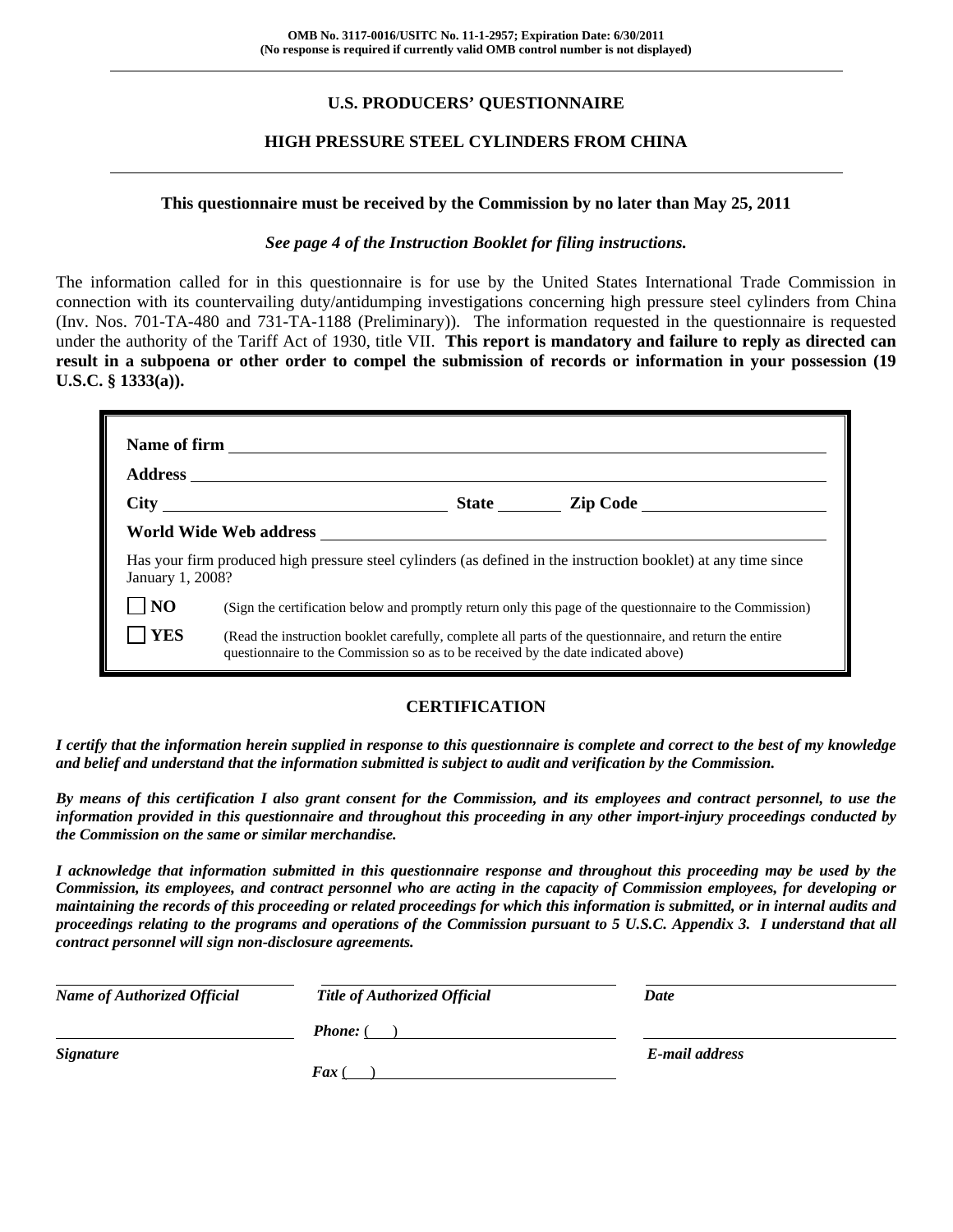# **PART I.—GENERAL INFORMATION**

l

l

l

l

The questions in this questionnaire have been reviewed with market participants to ensure that issues of concern are adequately addressed and that data requests are sufficient, meaningful, and as limited as possible. Public reporting burden for this questionnaire is estimated to average 50 hours per response, including the time for reviewing instructions, searching existing data sources, gathering the data needed, and completing and reviewing the questionnaire. Send comments regarding the accuracy of this burden estimate or any other aspect of this collection of information, including suggestions for reducing the burden, to the Office of Investigations, U.S. International Trade Commission, 500 E Street, SW, Washington, DC 20436.

I-1a. **OMB statistics**.--Please report below the actual number of hours required and the cost to your firm of preparing the reply to this questionnaire and completing the form.

hours dollars

 $E = \frac{1}{2}$ 

- I-1b. **OMB feedback**.--We are interested in any comments you may have for improving this questionnaire in general or the clarity of specific questions. Please attach such comments to your response or send them to the above address.
- I-2. **Establishments covered**.--Provide the name and address of establishment(s) covered by this questionnaire (see page 3 of the instruction booklet for reporting guidelines). If your firm is publicly traded, please specify the stock exchange and trading symbol.

I-3. **Petition support**.--Do you support or oppose the petition?

| $\Box$ Support | $\Box$ Oppose | $\Box$ Take no position |
|----------------|---------------|-------------------------|
|----------------|---------------|-------------------------|

I-4. **Ownership**.--Is your firm owned, in whole or in part, by any other firm?

 $\Box$  No  $\Box$  Yes--List the following information.

| Firm name | Address | <u>Extent of</u><br>ownership |
|-----------|---------|-------------------------------|
|           |         |                               |
|           |         |                               |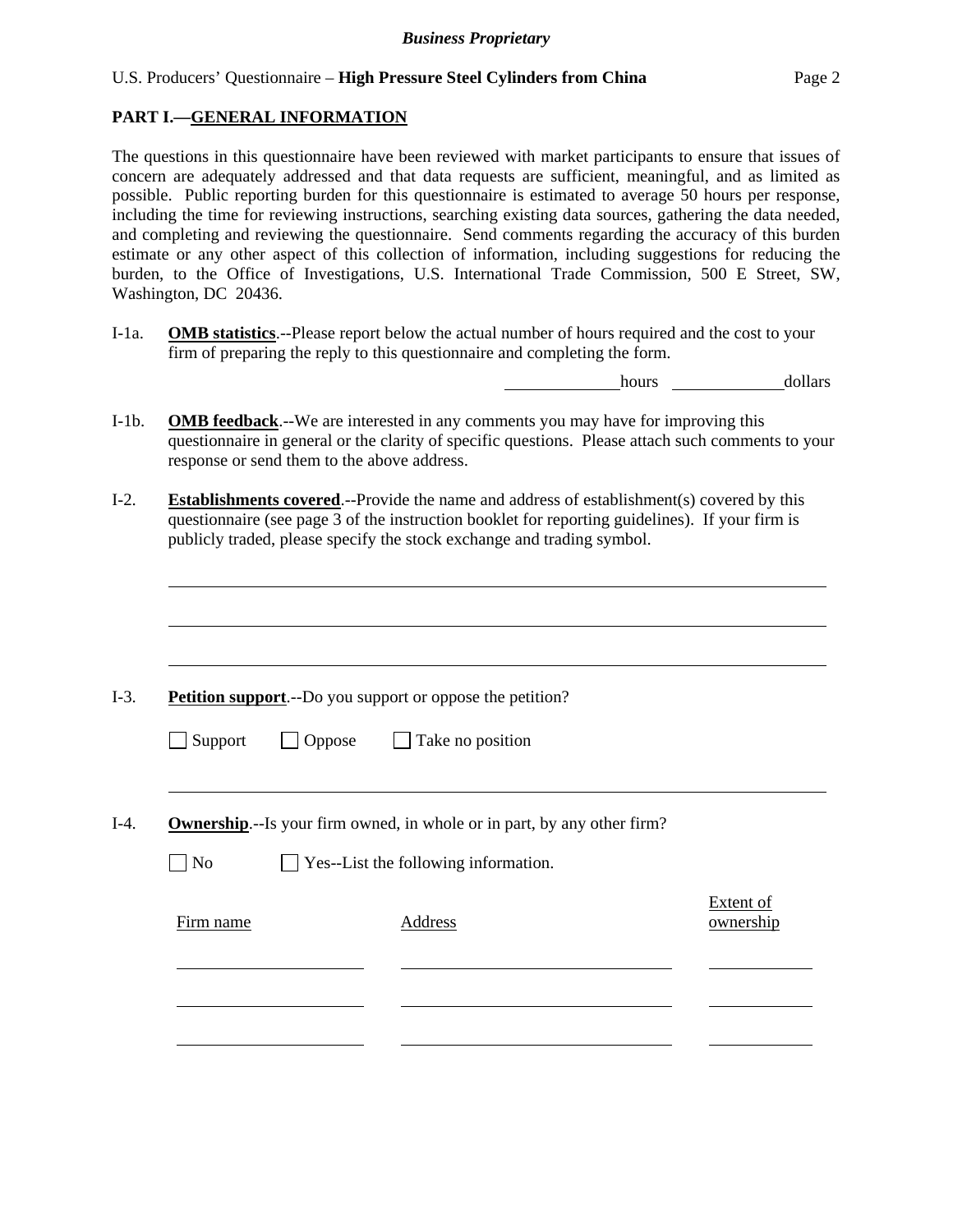## U.S. Producers' Questionnaire - **High Pressure Steel Cylinders from China** Page 3

## **PART I.--GENERAL INFORMATION***--Continued*

l

l

I-5. **Related importers/exporters**.--Does your firm have any related firms, either domestic or foreign, that are engaged in importing high pressure steel cylinders from China into the United States or that are engaged in exporting high pressure steel cylinders from China to the United States?

| $\vert$   No | $\Box$ Yes--List the following information. |             |
|--------------|---------------------------------------------|-------------|
| Firm name    | Address                                     | Affiliation |
|              |                                             |             |

- I-6. **Related producers**.--Does your firm have any related firms, either domestic or foreign, that are engaged in the production of high pressure steel cylinders?
	- $\Box$  No  $\Box$  Yes--List the following information.

| Firm name | <b>Address</b> | Affiliation |
|-----------|----------------|-------------|
|           |                |             |
|           |                |             |
|           |                |             |
|           |                |             |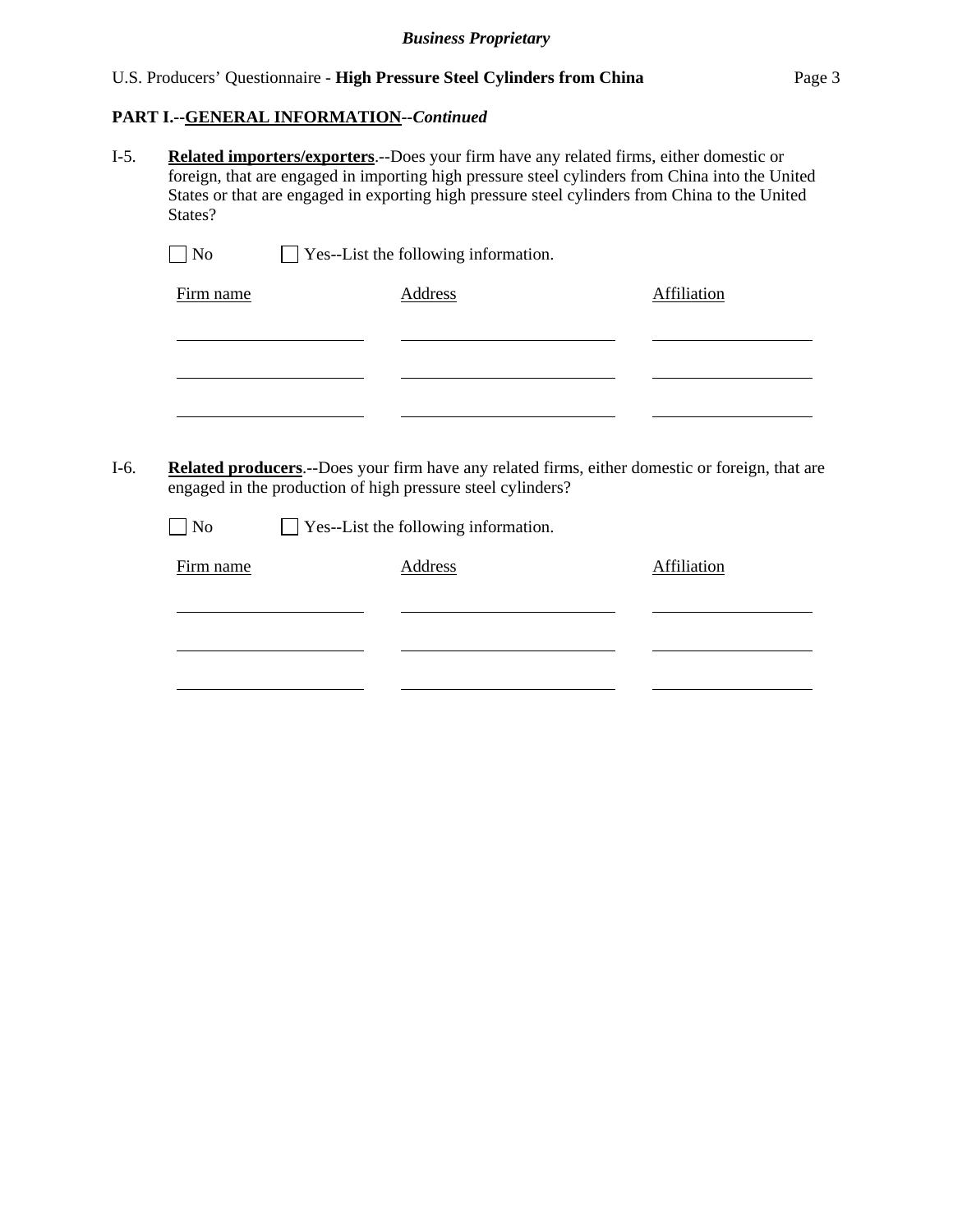## **PART II.--TRADE AND RELATED INFORMATION**

Further information on this part of the questionnaire can be obtained from **Edward Petronzio** (202-205- 2176, edward.petronzio@usitc.gov). **Supply all data requested on a calendar-year basis**.

II-1. Please identify the individual to be contacted regarding the confidential information requested in part II.

Name and title:

Please indicate the manner by which Commission staff may contact the individual responsible for part II with questions regarding the submitted confidential information.

| $\cdot$ $\cdot$<br>±-mail: | $\mathbf{r}$<br>elephone: |
|----------------------------|---------------------------|
| Fax:                       |                           |

II-2. **Changes in operations.--**Please indicate whether your firm has experienced any of the following changes in relation to the production of high pressure steel cylinders since January 1, 2008.

| (check as many as appropriate)                              | (please describe in some detail) |
|-------------------------------------------------------------|----------------------------------|
| $\Box$ plant openings, expansions, or                       |                                  |
| $\Box$ plant closings, consolidations, or                   |                                  |
| $\Box$ prolonged shutdowns or<br>production curtailments    |                                  |
| $\Box$ other (e.g., changes in<br>technology, revised labor |                                  |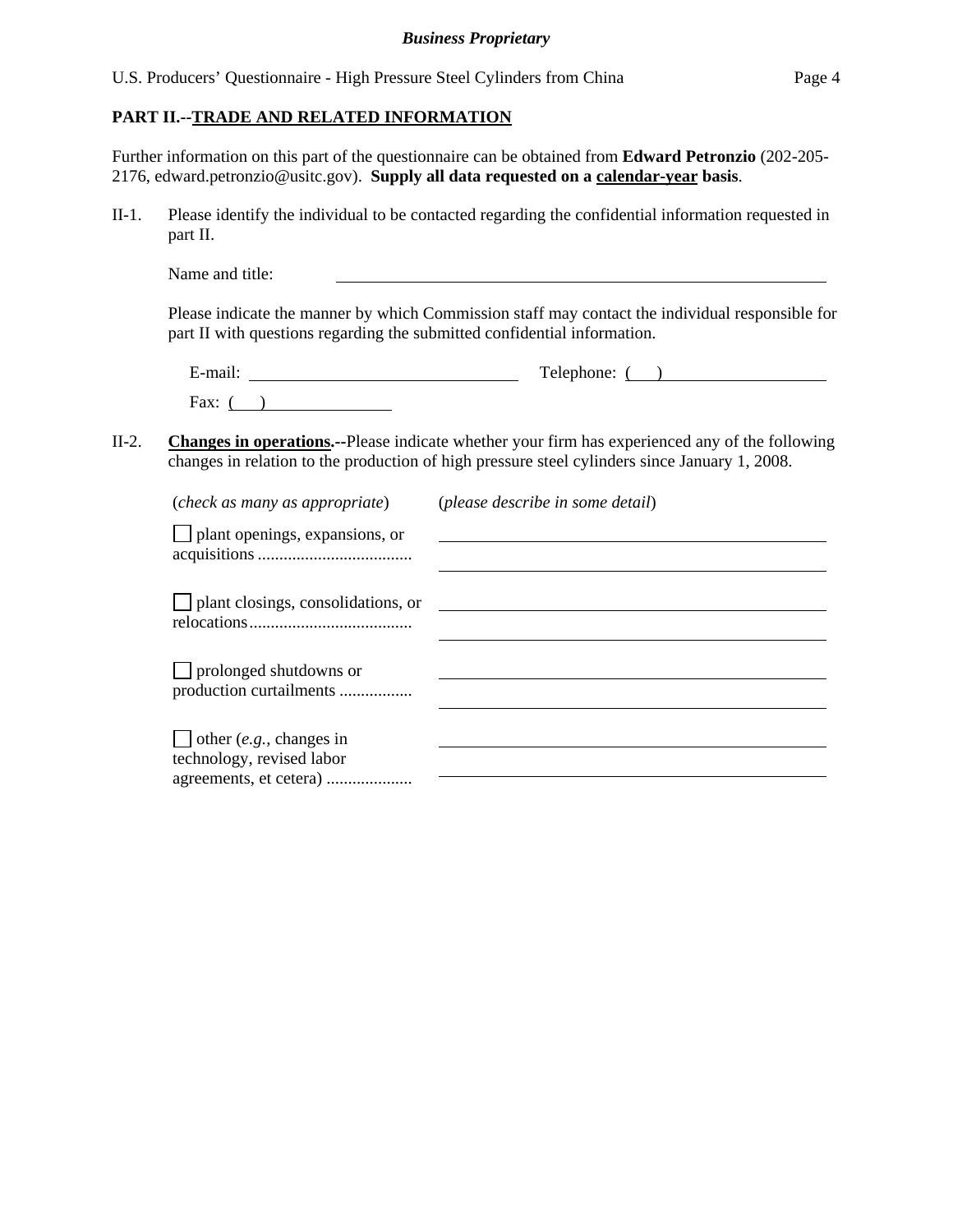#### **PART II.--TRADE AND RELATED INFORMATION***--Continued*

l

l

l

| $II-3$ . | <b>Same equipment, machinery, and workers.</b> --Has your firm since 2008 produced, or does your |
|----------|--------------------------------------------------------------------------------------------------|
|          | firm anticipate producing in the future, other products on the same equipment and machinery      |
|          | used in the production of high pressure steel cylinders and/or using the same production and     |
|          | related workers employed to produce high pressure steel cylinders?                               |

 No Yes--List the following information and report your firm's combined production capacity and production of these products and high pressure steel cylinders in the periods indicated**.**

| <b>Product</b> | <b>Period</b> | Basis for allocation of capacity and<br>employment data (indicate if different) |
|----------------|---------------|---------------------------------------------------------------------------------|
|                |               |                                                                                 |
|                |               |                                                                                 |

| (Quantity in units)                                    |                                        |      |      |      |      |  |
|--------------------------------------------------------|----------------------------------------|------|------|------|------|--|
|                                                        | <b>Calendar years</b><br>January-March |      |      |      |      |  |
| <b>Item</b>                                            | 2008                                   | 2009 | 2010 | 2010 | 2011 |  |
| <b>Overall Production Capacity</b>                     |                                        |      |      |      |      |  |
| <b>Production of:</b><br>High pressure steel cylinders |                                        |      |      |      |      |  |
| Other product 1                                        |                                        |      |      |      |      |  |
| Other product 2                                        |                                        |      |      |      |      |  |

II-4. **Production constraints and product shifting**.--Please describe the constraint(s) that set the limit(s) on your production capacity and your ability to shift production capacity between products.

II-5. **Painting capabilities.--**Please answer the following questions relating to your finishing capabilities.

(a) **Paint.--**Does your firm provide painted high pressure steel cylinders to your costumers?

 No. Yes.--**Via Internal Painting Capacity.** Yes.--**Via An External (***i.e.,* **Toll) Arrangement.**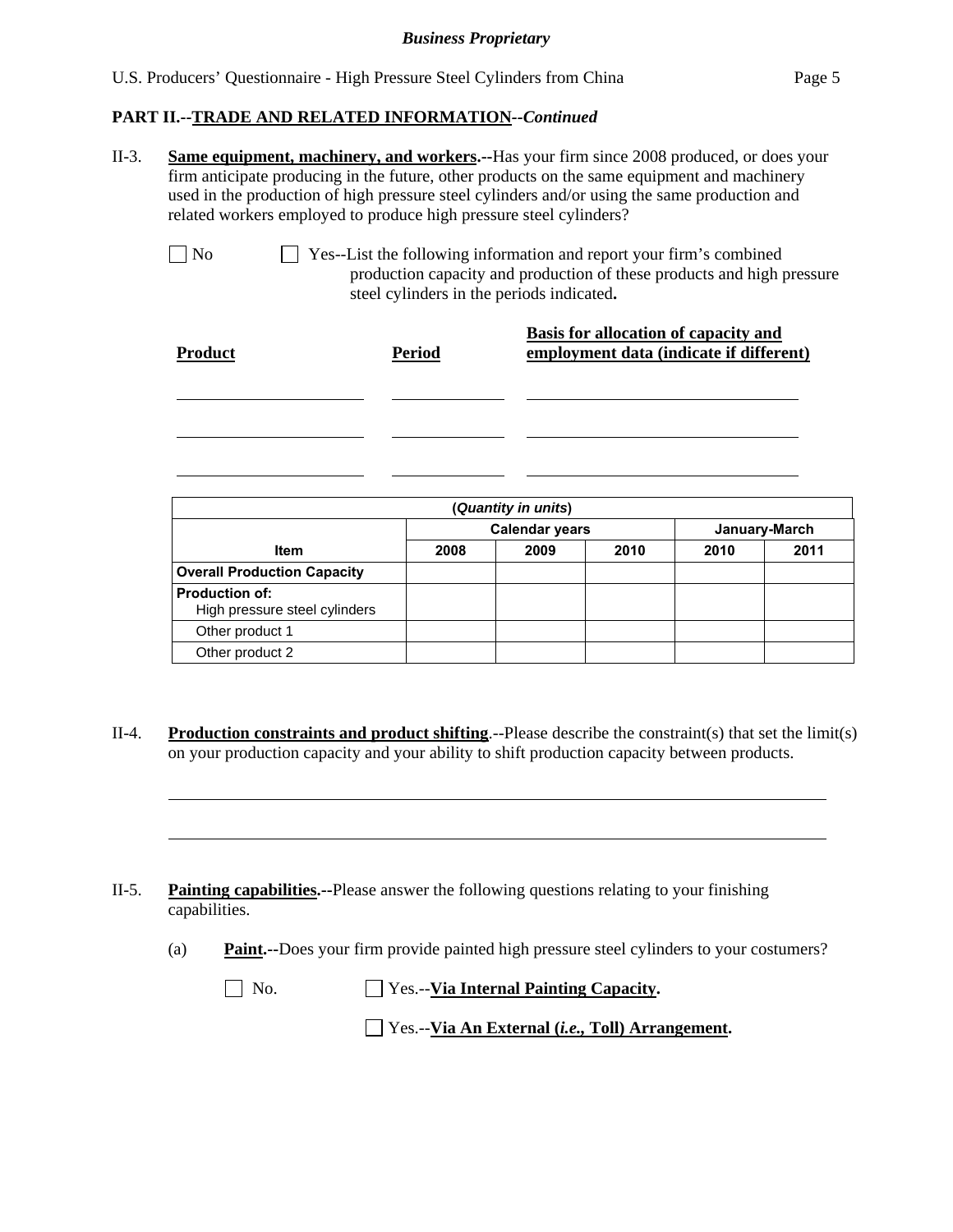| U.S. Producers' Questionnaire - High Pressure Steel Cylinders from China | Page 6 |
|--------------------------------------------------------------------------|--------|
|--------------------------------------------------------------------------|--------|

# **PART II.--TRADE AND RELATED INFORMATION***--Continued*

II-6. **Tolling**.--Since January 1, 2008, has your firm been involved in a toll agreement (see definition in the instruction booklet) regarding the production of high pressure steel cylinders?

|       | $\blacksquare$ No | $\Box$ Yes--Name firm(s):                                                                            |
|-------|-------------------|------------------------------------------------------------------------------------------------------|
| II-7. | zone $(FTZ)?$     | <b>Foreign trade zone.</b> --Does your firm produce high pressure steel cylinders in a foreign trade |
|       | $\overline{N}$    |                                                                                                      |
| II-8. |                   | <b>Importer.</b> --Since January 1, 2008, has your firm imported high pressure steel cylinders?      |
|       | N <sub>0</sub>    | <b>THE SET OF SET OF SET AND RETURN A U.S. IMPORTERS' QUESTIONNAIRE</b>                              |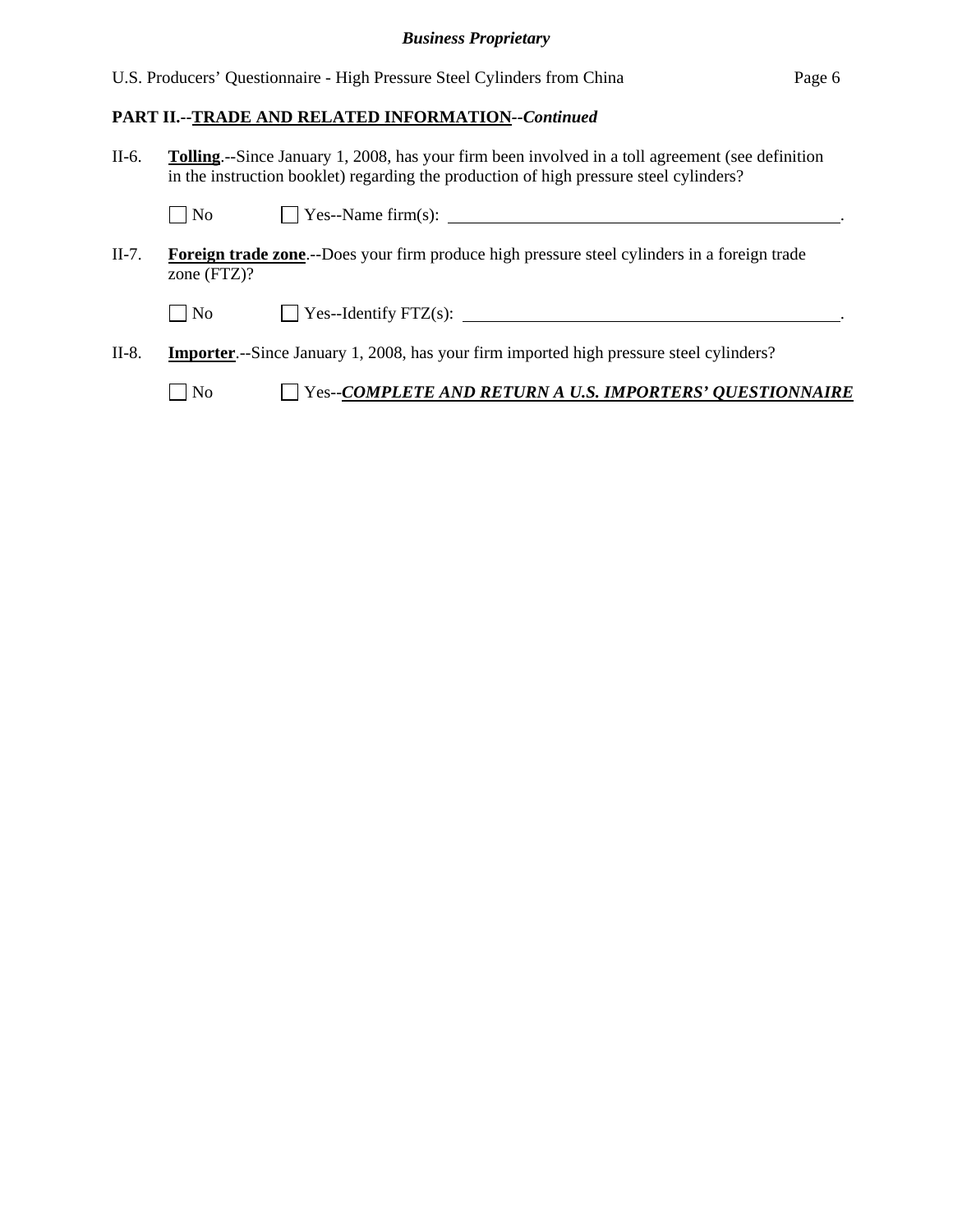## **PART II.--TRADE AND RELATED INFORMATION***--Continued*

II-9. **Trade data**.--Report your firm's production capacity, production, shipments, inventories, and employment related to the production of high pressure steel cylinders in your U.S. establishment(s) during the specified periods. (See definitions in the instruction booklet.)

|                                                                                                                                                                                                                                                                                                                                           |                       | Quantity (in units) and value (in \$1,000) |      |      |               |
|-------------------------------------------------------------------------------------------------------------------------------------------------------------------------------------------------------------------------------------------------------------------------------------------------------------------------------------------|-----------------------|--------------------------------------------|------|------|---------------|
|                                                                                                                                                                                                                                                                                                                                           | <b>Calendar years</b> |                                            |      |      | January-March |
| <b>Item</b>                                                                                                                                                                                                                                                                                                                               | 2008                  | 2009                                       | 2010 | 2010 | 2011          |
| Average production capacity <sup>1</sup> (quantity)                                                                                                                                                                                                                                                                                       |                       |                                            |      |      |               |
| Beginning-of-period inventories (quantity)                                                                                                                                                                                                                                                                                                |                       |                                            |      |      |               |
| <b>Production</b> (quantity)                                                                                                                                                                                                                                                                                                              |                       |                                            |      |      |               |
| U.S. shipments:                                                                                                                                                                                                                                                                                                                           |                       |                                            |      |      |               |
| <b>Commercial shipments:</b>                                                                                                                                                                                                                                                                                                              |                       |                                            |      |      |               |
| Quantity of commercial shipments                                                                                                                                                                                                                                                                                                          |                       |                                            |      |      |               |
| Value of commercial shipments                                                                                                                                                                                                                                                                                                             |                       |                                            |      |      |               |
| Internal consumption:                                                                                                                                                                                                                                                                                                                     |                       |                                            |      |      |               |
| Quantity of internal consumption                                                                                                                                                                                                                                                                                                          |                       |                                            |      |      |               |
| Value <sup>2</sup> of internal consumption                                                                                                                                                                                                                                                                                                |                       |                                            |      |      |               |
| <b>Transfers to related firms:</b>                                                                                                                                                                                                                                                                                                        |                       |                                            |      |      |               |
| Quantity of transfers                                                                                                                                                                                                                                                                                                                     |                       |                                            |      |      |               |
| Value <sup>2</sup> of transfers                                                                                                                                                                                                                                                                                                           |                       |                                            |      |      |               |
| Export shipments: <sup>3</sup>                                                                                                                                                                                                                                                                                                            |                       |                                            |      |      |               |
| Quantity of export shipments                                                                                                                                                                                                                                                                                                              |                       |                                            |      |      |               |
| Value of export shipments                                                                                                                                                                                                                                                                                                                 |                       |                                            |      |      |               |
| End-of-period inventories <sup>4</sup> (quantity)                                                                                                                                                                                                                                                                                         |                       |                                            |      |      |               |
| <b>Channels of distribution:</b>                                                                                                                                                                                                                                                                                                          |                       |                                            |      |      |               |
| U.S. shipments to distributors (quantity)                                                                                                                                                                                                                                                                                                 |                       |                                            |      |      |               |
| U.S. shipments to end users (quantity)                                                                                                                                                                                                                                                                                                    |                       |                                            |      |      |               |
| <b>Employment data:</b>                                                                                                                                                                                                                                                                                                                   |                       |                                            |      |      |               |
| Average number of PRWs (number)                                                                                                                                                                                                                                                                                                           |                       |                                            |      |      |               |
| Hours worked by PRWs (1,000 hours)                                                                                                                                                                                                                                                                                                        |                       |                                            |      |      |               |
| Wages paid to PRWs (value)                                                                                                                                                                                                                                                                                                                |                       |                                            |      |      |               |
| $1$ The production capacity (see definitions in instruction booklet) reported is based on operating $\_\_$ hours per week, $\_\_$<br>weeks per year. Please describe the methodology used to calculate production capacity, and explain any changes in<br>reported capacity (use additional pages as necessary).                          |                       |                                            |      |      |               |
| <sup>2</sup> Internal consumption and transfers to related firms must be valued at fair market value. In the event that you use a<br>different basis for valuing these transactions, please specify that basis (e.g., cost, cost plus, etc.) and provide value data<br>using that basis for each of the periods noted above:              |                       |                                            |      |      |               |
| <sup>3</sup> Identify your principal export markets:<br>Reconciliation of data.--Please note that the quantities reported above should reconcile as follows: beginning-of-period<br>inventories, plus production, less total shipments, equals end-of-period inventories. Do the data reported reconcile?<br>Yes<br>□ No--Please explain: |                       |                                            |      |      |               |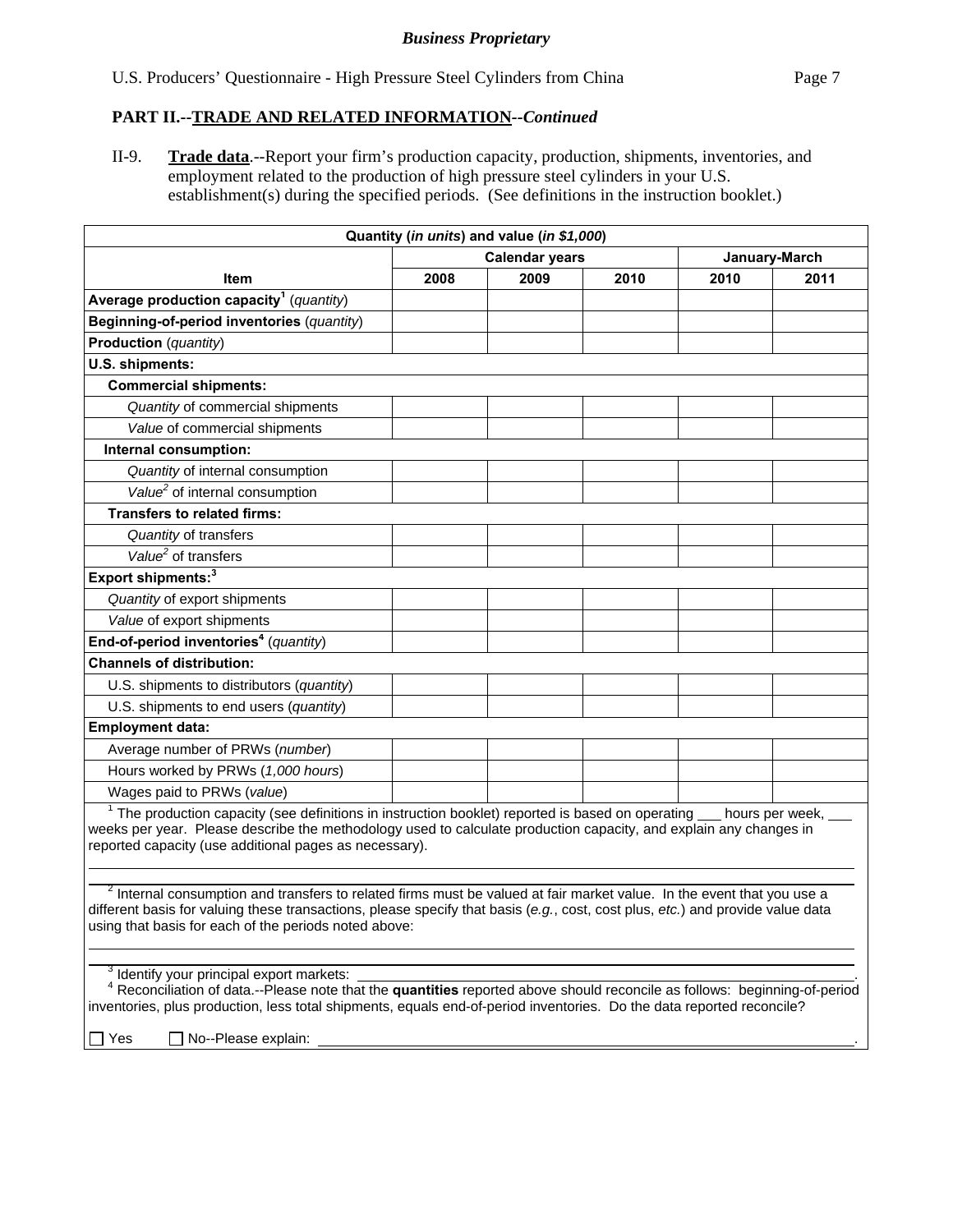## **PART II.--TRADE AND RELATED INFORMATION***--Continued*

 $\overline{a}$ 

l

II-9. **U.S. commercial shipments of high pressure steel cylinders by gas capacity.--**Please estimate the share of your firms U.S. shipments of high pressure steel cylinders by size in each year.

|                                | <b>Share of U.S. Commercial Shipments</b> |                   |                   |  |  |
|--------------------------------|-------------------------------------------|-------------------|-------------------|--|--|
| <b>Gas Capacity</b>            | 2008<br>(percent)                         | 2009<br>(percent) | 2010<br>(percent) |  |  |
| 80 cubic feet or less          |                                           |                   |                   |  |  |
| Between 80 and 150 feet        |                                           |                   |                   |  |  |
| Between 150 and 702 cubic feet |                                           |                   |                   |  |  |
| Total                          | 100%                                      | 100%              | $100\%$           |  |  |

- II-10. **Related firms**.--If you reported transfers to related firms in question II-8, please indicate the nature of the relationship between your firm and the related firms (*e.g.*, joint venture, wholly owned subsidiary), whether the transfers were priced at market value or by a non-market formula, whether your firm retained marketing rights to all transfers, and whether the related firms also processed inputs from sources other than your firm.
- II-11. **Purchases**.--Other than direct imports, has your firm otherwise purchased high pressure steel cylinders since January 1, 2008? (See definitions in the instruction booklet.)

 $\Box$  No  $\Box$  Yes--Report such purchases below for the specified periods.<sup>1</sup>

| (Quantity in units, value in \$1,000)                                                                                                                                  |      |                       |      |      |               |
|------------------------------------------------------------------------------------------------------------------------------------------------------------------------|------|-----------------------|------|------|---------------|
|                                                                                                                                                                        |      | <b>Calendar years</b> |      |      | January-March |
| <b>Item</b>                                                                                                                                                            | 2008 | 2009                  | 2010 | 2010 | 2011          |
| PURCHASES FROM U.S. IMPORTERS <sup>1</sup> OF HIGH PRESSURE STEEL CYLINDERS FROM--                                                                                     |      |                       |      |      |               |
| China:                                                                                                                                                                 |      |                       |      |      |               |
| Quantity                                                                                                                                                               |      |                       |      |      |               |
| Value                                                                                                                                                                  |      |                       |      |      |               |
| All other countries:                                                                                                                                                   |      |                       |      |      |               |
| Quantity                                                                                                                                                               |      |                       |      |      |               |
| Value                                                                                                                                                                  |      |                       |      |      |               |
| PURCHASES FROM DOMESTIC PRODUCERS: <sup>2</sup>                                                                                                                        |      |                       |      |      |               |
| Quantity                                                                                                                                                               |      |                       |      |      |               |
| Value                                                                                                                                                                  |      |                       |      |      |               |
| PURCHASES FROM OTHER SOURCES:2                                                                                                                                         |      |                       |      |      |               |
| Quantity                                                                                                                                                               |      |                       |      |      |               |
| Value                                                                                                                                                                  |      |                       |      |      |               |
| Please indicate your reasons for purchasing this product. If your reasons differ by source, please elaborate.                                                          |      |                       |      |      |               |
| Please list the name of the firm(s) from which you purchased this product. If your suppliers differ by source,<br>please identify the source for each listed supplier. |      |                       |      |      |               |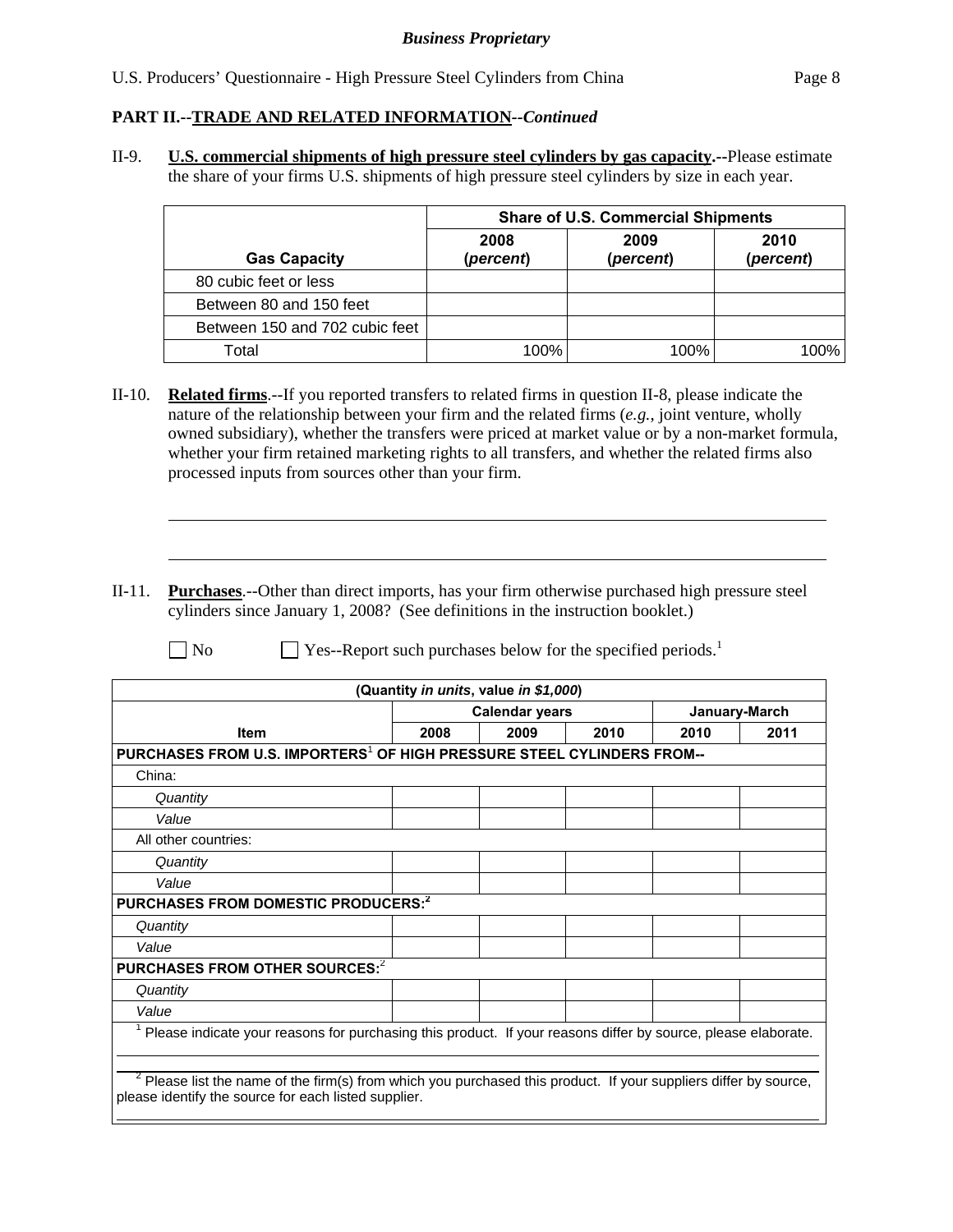## **PART III.--FINANCIAL INFORMATION**

l

Address questions on this part of the questionnaire to **Charles Yost** (**202-205**-**3432**, **Charles.yost@usitc.gov**).

III-1. Please identify the individual to be contacted regarding the confidential information requested in part III?

Name and title:

Please indicate the manner by which Commission staff may contact the individual responsible for part III with questions regarding the submitted confidential information.

E-mail: Telephone: ( ) Fax:  $($ )

III-2. **General guidance.--**Financial data are requested on a product-line basis that is high pressure steel cylinders (HPSC) according to the definition of the product in the instruction booklet. Inputs your firm receives from affiliates to produce HPSC should be stated at cost (i.e., intra-firm profits eliminated—see question III-7) while transfers of HPSC to related affiliates should be stated at fair market value. Please report all sales on an f.o.b. basis; except for timing differences, the data reported in questions III-9 and II-9 should reconcile (see question III-12).

III-3. **Accounting system**.--Briefly describe your financial accounting system.

- A. When does your fiscal year end (month and day)? If your fiscal year changed during the period examined, explain below:
- B.1. Describe the lowest level of operations (e.g., plant, division, company-wide) for which financial statements are prepared that include subject merchandise:
	- 2. Does your firm prepare profit/loss statements for the subject merchandise:<br> $\Box$  Yes  $\Box$  No  $\Box$  No
	- 3. How often did your firm (or parent company) prepare financial statements (including annual reports, 10Ks)? Please check relevant items below. Audited, unaudited, annual reports,  $\Box$  10Ks,  $\Box$  10 Qs,  $\Box$  Monthly,  $\Box$  quarterly,  $\Box$  semi-annually,  $\Box$  annually 4. Accounting basis:  $\Box$  GAAP,  $\Box$  cash,  $\Box$  tax, or  $\Box$  other comprehensive (specify)

*Note: The Commission may request that your company submit copies of its financial statements, including internal profit-and-loss statements for the division or product group that includes* high pressure steel cylinders*, as well as those statements and worksheets used to compile data for your firm's questionnaire response.*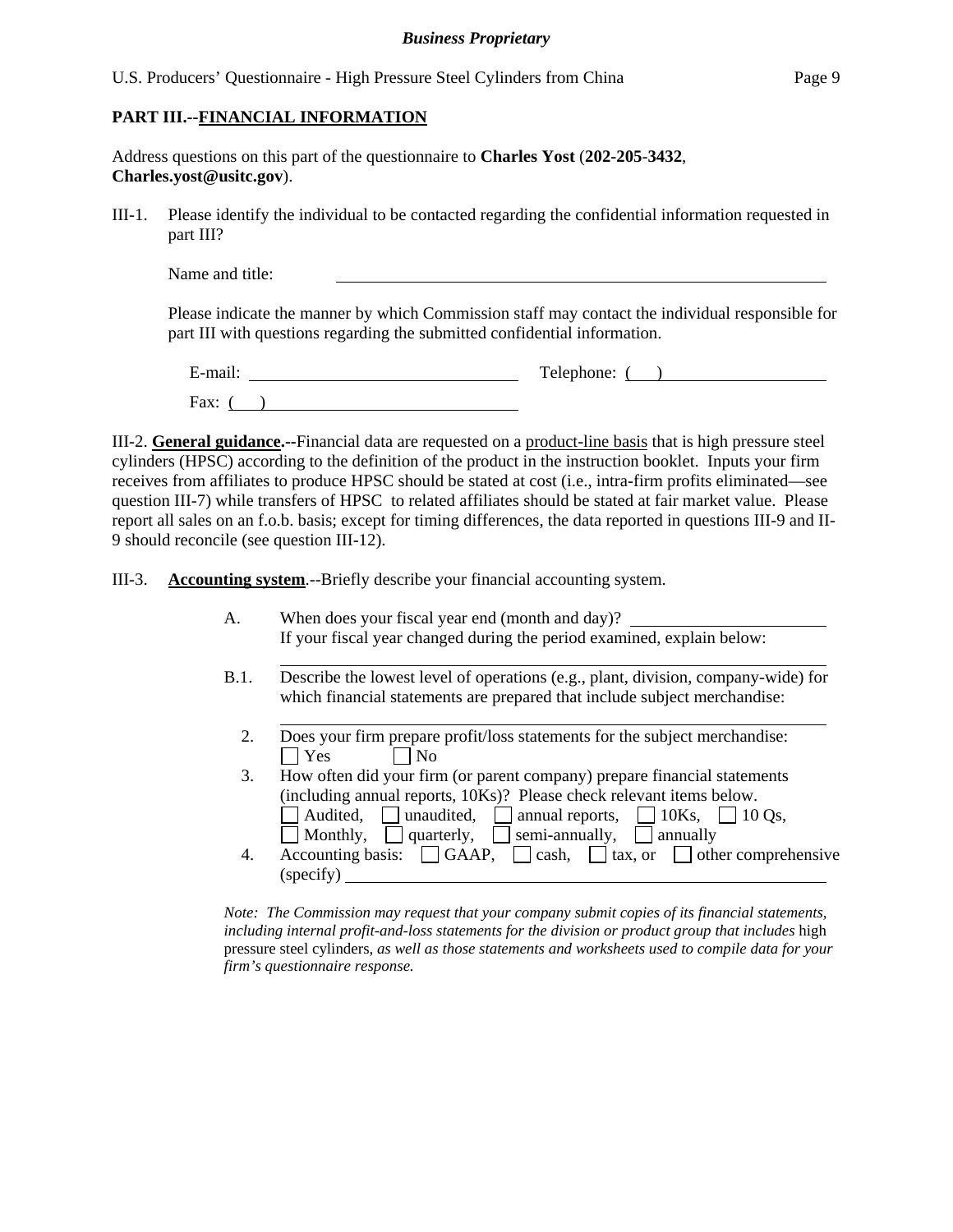$\overline{a}$ 

l

l

l

l

- III-4. **Cost accounting system**.--Briefly describe your cost accounting system (*e.g.*, standard cost, job order cost, *etc.*).
- III-5. **Allocation basis**.--Briefly describe your allocation basis, if any, for COGS, SG&A, and interest expense and other income and expenses.

III-6. **Other products**.--Please list any other products you produced in the facilities in which you produced high pressure steel cylinders, and provide the share of net sales accounted for by these other products in your most recent fiscal year:

| Products | Share of sales |
|----------|----------------|
|          | %              |
|          | $\%$           |
|          | $\%$           |
|          | $\frac{0}{0}$  |
|          | $\%$           |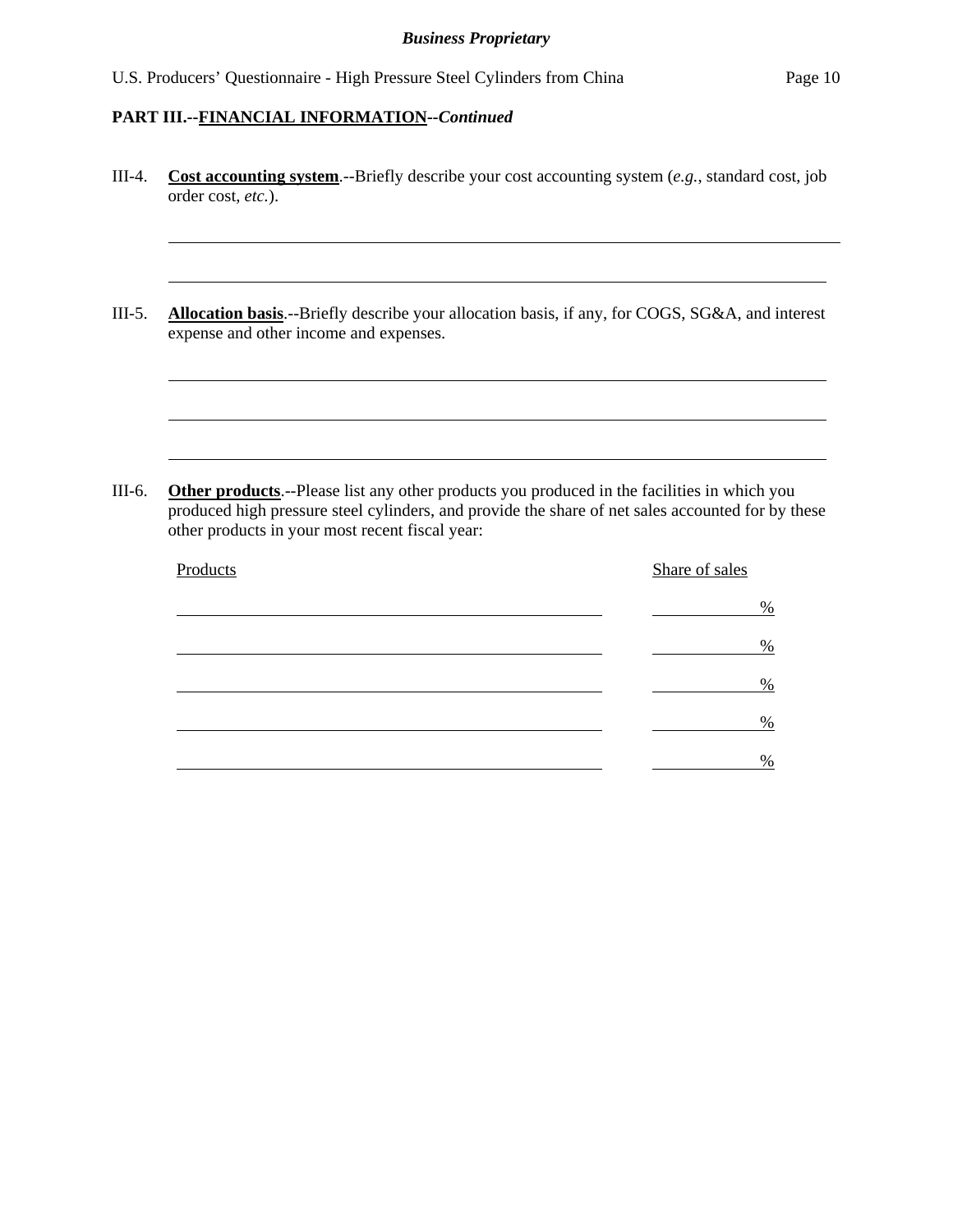|                 | U.S. Producers' Questionnaire - High Pressure Steel Cylinders from China                                                                                                                                                                                                                                                                                                                                                                                                                                                                                                                                               |                                                                        |                                              | Page 11 |  |  |  |
|-----------------|------------------------------------------------------------------------------------------------------------------------------------------------------------------------------------------------------------------------------------------------------------------------------------------------------------------------------------------------------------------------------------------------------------------------------------------------------------------------------------------------------------------------------------------------------------------------------------------------------------------------|------------------------------------------------------------------------|----------------------------------------------|---------|--|--|--|
|                 | PART III.--FINANCIAL INFORMATION--Continued                                                                                                                                                                                                                                                                                                                                                                                                                                                                                                                                                                            |                                                                        |                                              |         |  |  |  |
|                 | III-7a. Does your firm receive <i>inputs</i> (raw materials, labor, energy, or any other services) used in the<br>production of high pressure steel cylinders from any related firms?                                                                                                                                                                                                                                                                                                                                                                                                                                  |                                                                        |                                              |         |  |  |  |
|                 | Yes—Continue to question III-7 below.                                                                                                                                                                                                                                                                                                                                                                                                                                                                                                                                                                                  |                                                                        | $\Box$ No--Continue to question III-8 below. |         |  |  |  |
|                 | III-7b. <b>Inputs from related firms.</b> --In the space provided below, identify the inputs used in the<br>production of high pressure steel cylinders that your firm receives from related parties.                                                                                                                                                                                                                                                                                                                                                                                                                  |                                                                        |                                              |         |  |  |  |
|                 | Input                                                                                                                                                                                                                                                                                                                                                                                                                                                                                                                                                                                                                  |                                                                        | <b>Related party</b>                         |         |  |  |  |
|                 |                                                                                                                                                                                                                                                                                                                                                                                                                                                                                                                                                                                                                        |                                                                        |                                              |         |  |  |  |
|                 |                                                                                                                                                                                                                                                                                                                                                                                                                                                                                                                                                                                                                        |                                                                        |                                              |         |  |  |  |
| $III-7c.$       | <b>Inputs from related firms at cost.</b> --All intercompany profit on inputs purchased from related                                                                                                                                                                                                                                                                                                                                                                                                                                                                                                                   |                                                                        |                                              |         |  |  |  |
|                 | parties should be eliminated from the costs reported to the Commission in question III-9 (i.e.,<br>costs reported in question III-10 should only reflect the related party's cost and not include an<br>associated profit component). Reasonable methods for determining and eliminating the<br>associated profit on inputs purchased from related parties are acceptable.                                                                                                                                                                                                                                             |                                                                        |                                              |         |  |  |  |
|                 | Has your firm complied with the Commission's instructions regarding costs associated with<br>inputs purchased from related parties?                                                                                                                                                                                                                                                                                                                                                                                                                                                                                    |                                                                        |                                              |         |  |  |  |
|                 | <b>Yes</b>                                                                                                                                                                                                                                                                                                                                                                                                                                                                                                                                                                                                             | No-Please contact Charles Yost (202-205-3432, Charles.yost@usitc.gov). |                                              |         |  |  |  |
| $II-8.$         | <b>Nonrecurring charges.</b> --For each annual and interim period for which financial results are<br>reported in question III-10, please indicate in the schedule below the specific nonrecurring<br>charges, the particular expense/cost line items from question III-10 where the associated charges<br>are included, a brief description of the charges, and the associated values (in $$1,000$ ).<br>Nonrecurring charges would include, but are not limited to, items such as asset write-offs and<br>accelerated depreciation due to restructuring of the company's high pressure steel cylinders<br>operations. |                                                                        |                                              |         |  |  |  |
|                 |                                                                                                                                                                                                                                                                                                                                                                                                                                                                                                                                                                                                                        |                                                                        | Fiscal years ended--                         |         |  |  |  |
|                 | Item                                                                                                                                                                                                                                                                                                                                                                                                                                                                                                                                                                                                                   |                                                                        |                                              |         |  |  |  |
|                 | Non-recurring charges: (In this column please provide a brief description of each nonrecurring charge and indicate the<br>particular expense/cost line items where the associated charges are included in question III-10.)                                                                                                                                                                                                                                                                                                                                                                                            |                                                                        |                                              |         |  |  |  |
| 1. Description: | ; Classification                                                                                                                                                                                                                                                                                                                                                                                                                                                                                                                                                                                                       |                                                                        |                                              |         |  |  |  |
| 2. Description: | ; Classification                                                                                                                                                                                                                                                                                                                                                                                                                                                                                                                                                                                                       |                                                                        |                                              |         |  |  |  |
| 3. Description: | ; Classification                                                                                                                                                                                                                                                                                                                                                                                                                                                                                                                                                                                                       |                                                                        |                                              |         |  |  |  |
| 4. Description: | ; Classification                                                                                                                                                                                                                                                                                                                                                                                                                                                                                                                                                                                                       |                                                                        |                                              |         |  |  |  |

5. Description: ; Classification 6. Description: ; Classification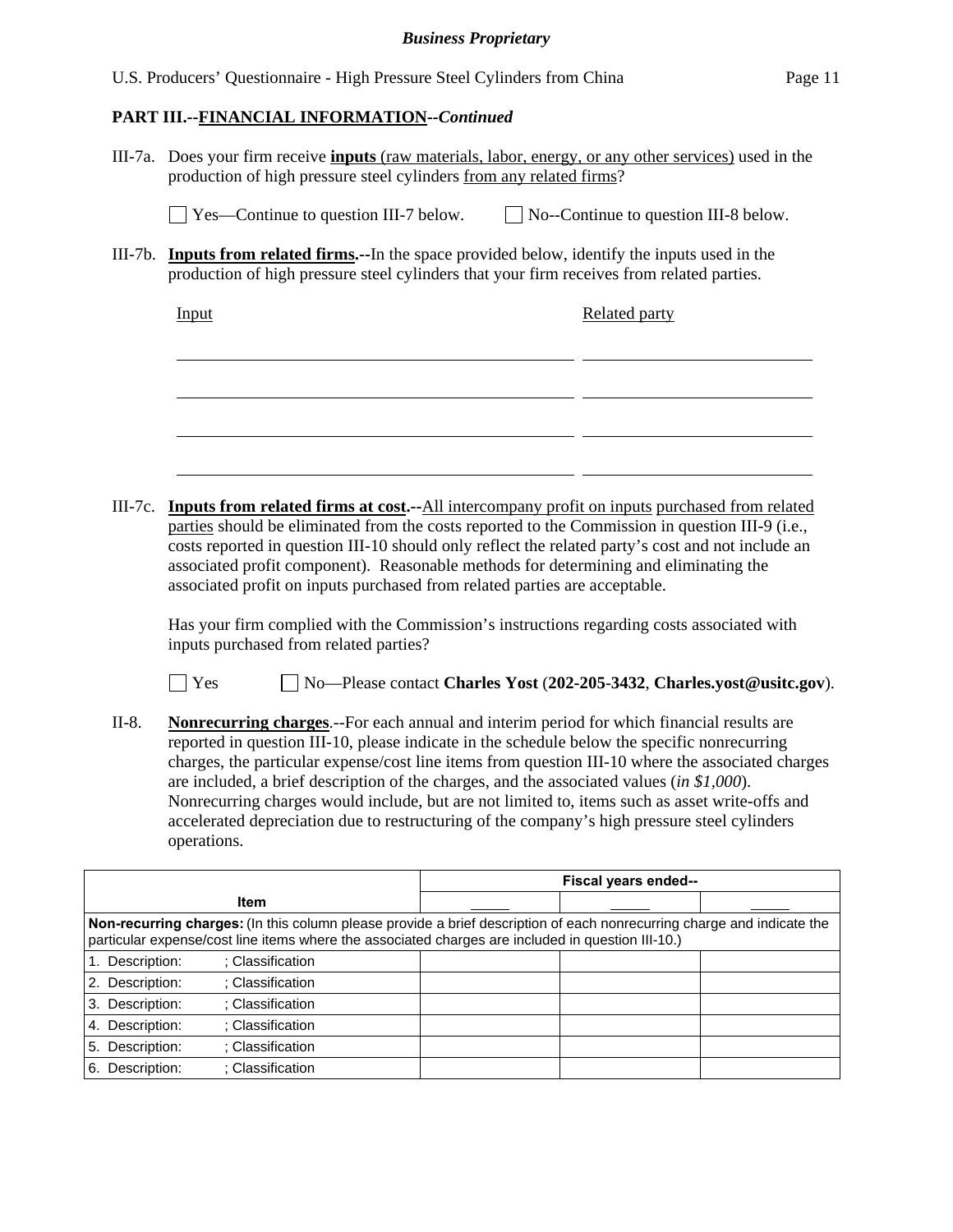III-9. Operations on high pressure steel cylinders.--Report the revenue and related cost information requested below on the high pressure steel cylinders operations of your U.S. establishment(s).<sup>1</sup> Do not report resales of products. Note that internal consumption and transfers to related firms must be valued at fair market value and purchases from related firms must be at cost.<sup>2</sup> Provide data for your three most recently completed fiscal years in chronological order from left to right. If your firm was involved in tolling operations (either as the toller or as the tollee), please contact Charles Yost at (202) 205-3432 before completing this section of the questionnaire.

|                                                                                                          | Quantity (in units) and value (in \$1,000) |      |               |
|----------------------------------------------------------------------------------------------------------|--------------------------------------------|------|---------------|
|                                                                                                          | Fiscal years ended--                       |      | January-March |
| <b>Item</b>                                                                                              |                                            | 2010 | 2011          |
| Net sales quantities: <sup>3</sup>                                                                       |                                            |      |               |
| Commercial sales ("CS")                                                                                  |                                            |      |               |
| Internal consumption ("IC")                                                                              |                                            |      |               |
| Transfers to related firms ("Transfers")                                                                 |                                            |      |               |
| Total net sales quantities                                                                               |                                            |      |               |
| Net sales values: <sup>3</sup>                                                                           |                                            |      |               |
| Commercial sales                                                                                         |                                            |      |               |
| Internal consumption                                                                                     |                                            |      |               |
| Transfers to related firms                                                                               |                                            |      |               |
| Total net sales values                                                                                   |                                            |      |               |
| Cost of goods sold (COGS): <sup>4</sup>                                                                  |                                            |      |               |
| Raw materials                                                                                            |                                            |      |               |
| Direct labor                                                                                             |                                            |      |               |
| Other factory costs                                                                                      |                                            |      |               |
| <b>Total COGS</b>                                                                                        |                                            |      |               |
| <b>Gross profit or (loss)</b>                                                                            |                                            |      |               |
| Selling, general, and administrative (SG&A) expenses:                                                    |                                            |      |               |
| Selling expenses                                                                                         |                                            |      |               |
| General and administrative expenses                                                                      |                                            |      |               |
| <b>Total SG&amp;A expenses</b>                                                                           |                                            |      |               |
| <b>Operating income (loss)</b>                                                                           |                                            |      |               |
| Other income and expenses:                                                                               |                                            |      |               |
| Interest expense                                                                                         |                                            |      |               |
| All other expense items                                                                                  |                                            |      |               |
| All other income items                                                                                   |                                            |      |               |
| All other income or expenses, net                                                                        |                                            |      |               |
| Net income or (loss) before income taxes                                                                 |                                            |      |               |
| Depreciation/amortization included above                                                                 |                                            |      |               |
| Include only sales (whether domestic or export) and costs related to your U.S. manufacturing operations. |                                            |      |               |

 $<sup>2</sup>$  Please eliminate any profits or (losses) on inputs from related firms pursuant question III-7.</sup>

<sup>3</sup> Less discounts, returns, allowances, and prepaid freight. The quantities and values should approximate the corresponding shipment quantities and values reported in Part II of this questionnaire.

 <sup>4</sup> COGS should include costs associated with CS, IC, and Transfers, as well as export shipments in question II-8.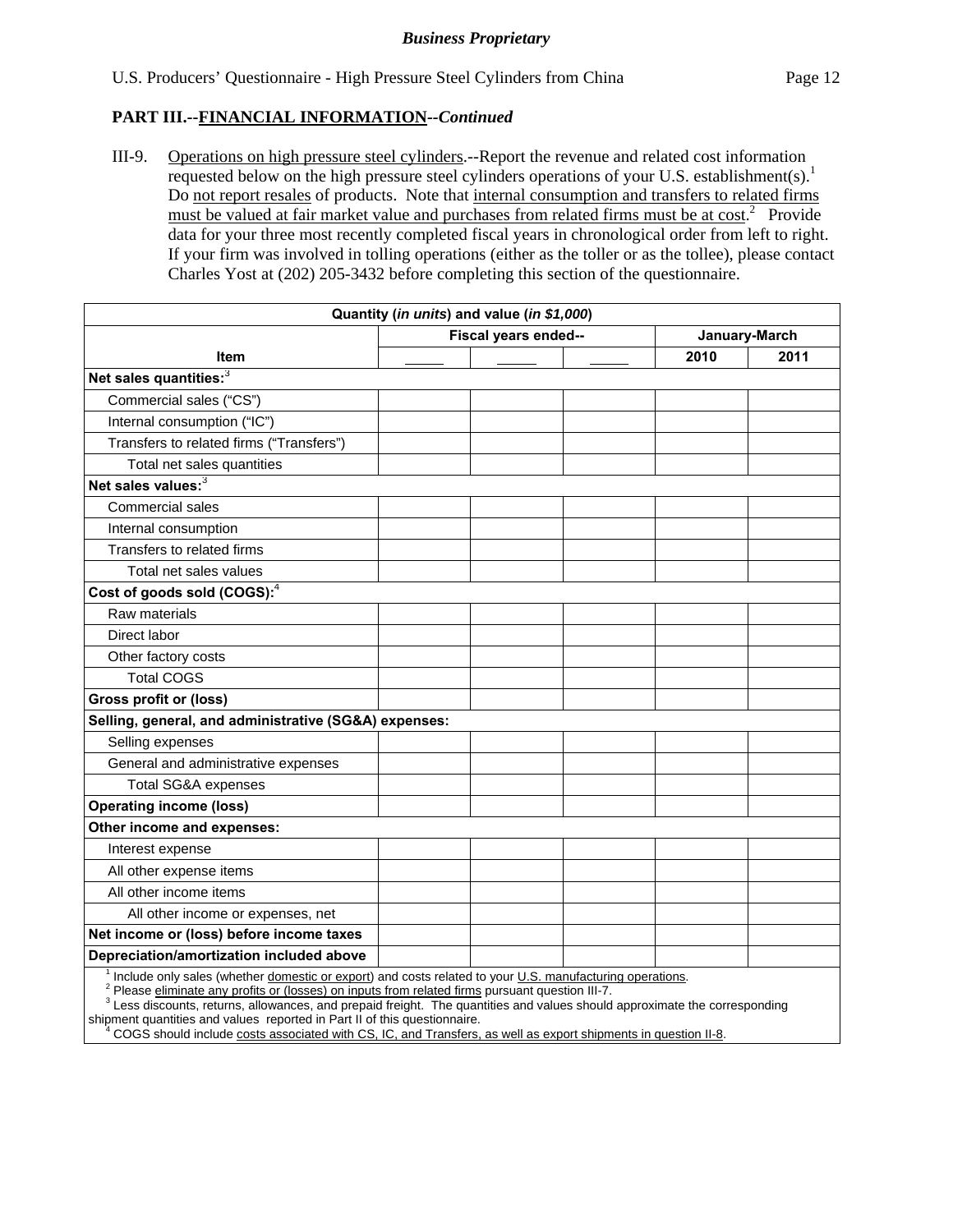III-10. **Asset values**.--Report the total assets associated with the production, warehousing, and sale of high pressure steel cylinders. If your firm does not maintain some or all of the specific asset information necessary to calculate total assets for high pressure steel cylinders in the normal course of business, please estimate this information based upon some rational method (such as production, sales, or costs) that is consistent with your cost allocations in the previous question. Provide data as of the end of your three most recently completed fiscal years in chronological order from left to right.

**Note:** Total assets should be net assets after any accumulated depreciation and allowances deducted. Total assets should be allocated to the subject products if these assets are also related to other products. Please provide a brief explanation if there are any substantial changes in total asset value during the period; e.g., due to asset write-offs, revaluation, and major purchases.

| Value (in \$1,000)        |                      |  |  |  |  |  |
|---------------------------|----------------------|--|--|--|--|--|
|                           | Fiscal years ended-- |  |  |  |  |  |
| Item                      | 2008<br>2009<br>2010 |  |  |  |  |  |
| <b>Total assets (net)</b> |                      |  |  |  |  |  |

III-11. **Capital expenditures and research and development expenses**.--Report your firm's capital expenditures and research and development expenses on high pressure steel cylinders. Provide data for your three most recently completed fiscal years in chronological order from left to right, and for the specified interim periods.

| Value ( <i>in \$1,000</i> )       |                                       |  |      |      |  |  |
|-----------------------------------|---------------------------------------|--|------|------|--|--|
|                                   | Fiscal years ended--<br>January-March |  |      |      |  |  |
| <b>Item</b>                       |                                       |  | 2010 | 2011 |  |  |
| <b>Capital expenditures</b>       |                                       |  |      |      |  |  |
| Research and development expenses |                                       |  |      |      |  |  |

## III-12. **Data consistency and reconciliation.--**

Please indicate whether your financial data for questions III-9, 10, and 11 are based on a calendar year or your fiscal year: Calendar year ( ) or Fiscal year ( )

Please note the quantities and values reported in question III-9 should reconcile with the data reported in question II-9 (including export shipments) as long as they are reported on the same calendar year basis.

Do these data in question III-9 reconcile with data in question II-9?

 $\Box$  Yes  $\Box$  No--Please explain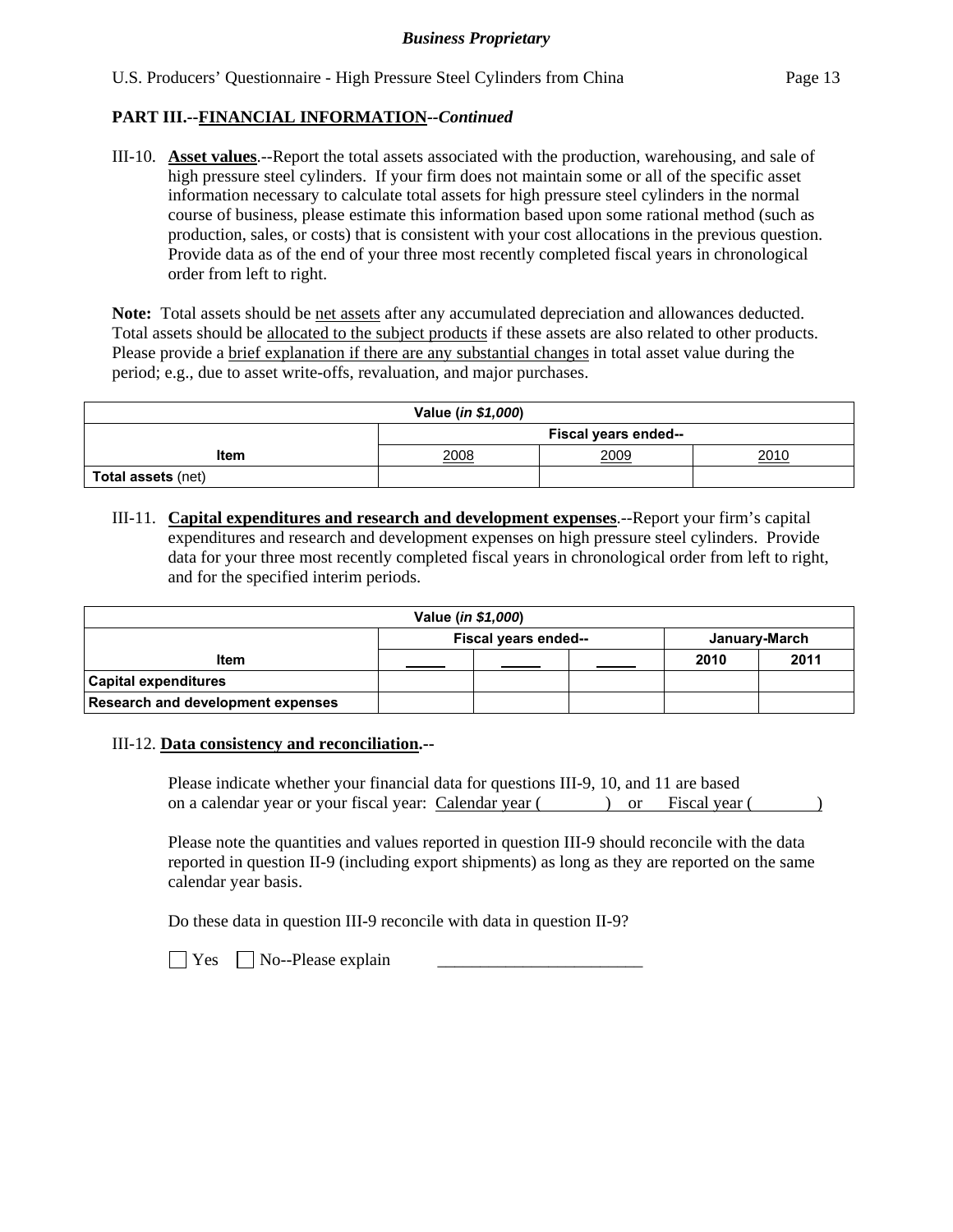III-13. **Effects of imports**.--Since January 1, 2008, has your firm experienced any actual negative effects on its return on investment or its growth, investment, ability to raise capital, existing development and production efforts (including efforts to develop a derivative or more advanced version of the product), or the scale of capital investments as a result of imports of high pressure steel cylinders from China?

|  | $\Box$ No |  |  | □ Yes--My firm has experienced actual negative effects as follows: |
|--|-----------|--|--|--------------------------------------------------------------------|
|--|-----------|--|--|--------------------------------------------------------------------|

- Cancellation, postponement, or rejection of expansion projects
- Denial or rejection of investment proposal
- $\Box$  Reduction in the size of capital investments
- $\Box$  Rejection of bank loans
- **Lowering of credit rating**
- $\Box$  Problem related to the issue of stocks or bonds
- Other (specify)

l

l

l

III-14. **Anticipated effects of imports**.--Does your firm anticipate any negative impact of imports of high pressure steel cylinders from China?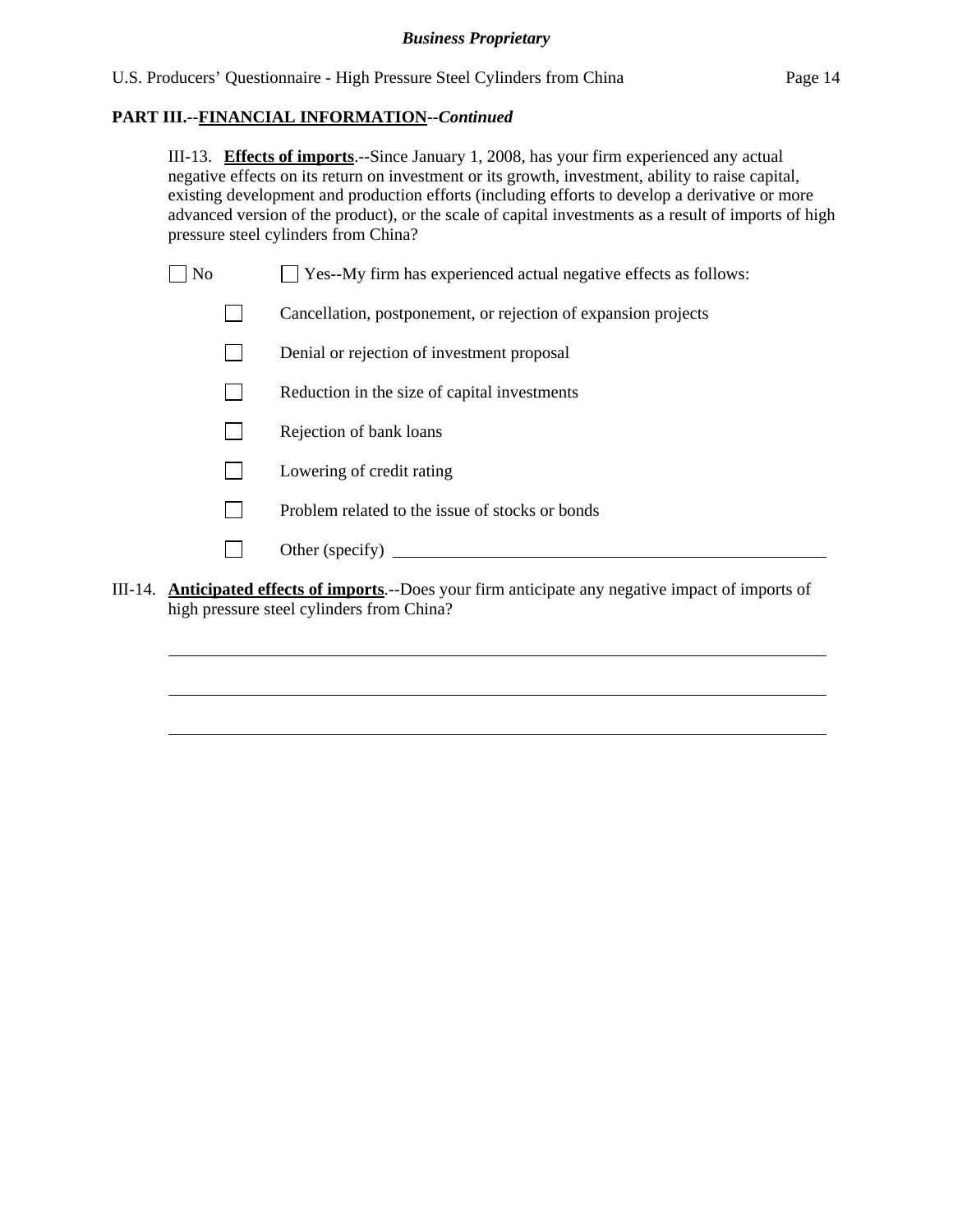#### **PART IV.--PRICING AND RELATED INFORMATION**

Further information on this part of the questionnaire can be obtained from **Clark Workman (202-205- 3248, clark.workman@usitc.gov).** 

IV-1. Please identify the individual to be contacted regarding the confidential information requested in part IV?

Name and title:

Please indicate the manner by which Commission staff may contact the individual responsible for parts IV with questions regarding the submitted confidential information.

| $\cdot$ $\cdot$<br>$\overline{\phantom{0}}$<br>±-mail: | Telephone: |
|--------------------------------------------------------|------------|
| Fax:                                                   |            |

## **PRICE DATA**

IV-2. This question requests quarterly quantity and value data, f.o.b. your U.S. point of shipment, for your commercial shipments to unrelated U.S. customers of the following products produced by your firm.

*Product 1***.—**High pressure cylinders, 40 cubic feet, DOT 3AA2015, painted. Report values *without* additional charges for neck rings, caps, and valves.

*Product 2***.--** High pressure cylinders, 80 cubic feet, DOT 3AA2015, painted. Report values including neck rings and caps, but *without* additional charges for valves.

*Product 3***.**— High pressure cylinders, 150 cubic feet, DOT 3AA2015, painted. Report values including neck rings and caps, but *without* additional charges for valves.

*Product 4***.—** High pressure cylinders, 300 cubic feet, DOT 3AA2400, painted. Report values including neck rings and caps, but *without* additional charges for valves.

**Please note that total dollar values should be f.o.b., U.S. point of shipment and should not include U.S.-inland transportation costs. Total dollar values should reflect the** *final net* **amount paid to you (i.e., should be net of all deductions for discounts or rebates). See instruction booklet**.

IV-2.(a) For products 1-4, please check the box for those items which are included in the price of the cylinder (if you charge an additional fee for these items, leave the box blank).

| Product 1 | $\Box$ Neck ring         | $\Box$ Cap | $\Box$ Valve |
|-----------|--------------------------|------------|--------------|
| Product 2 | $\Box$ Neck ring         | $\Box$ Cap | $\Box$ Valve |
| Product 3 | $\Box$ Neck ring         | $\Box$ Cap | $\Box$ Valve |
| Product 4 | $\blacksquare$ Neck ring | $\Box$ Cap | Valve        |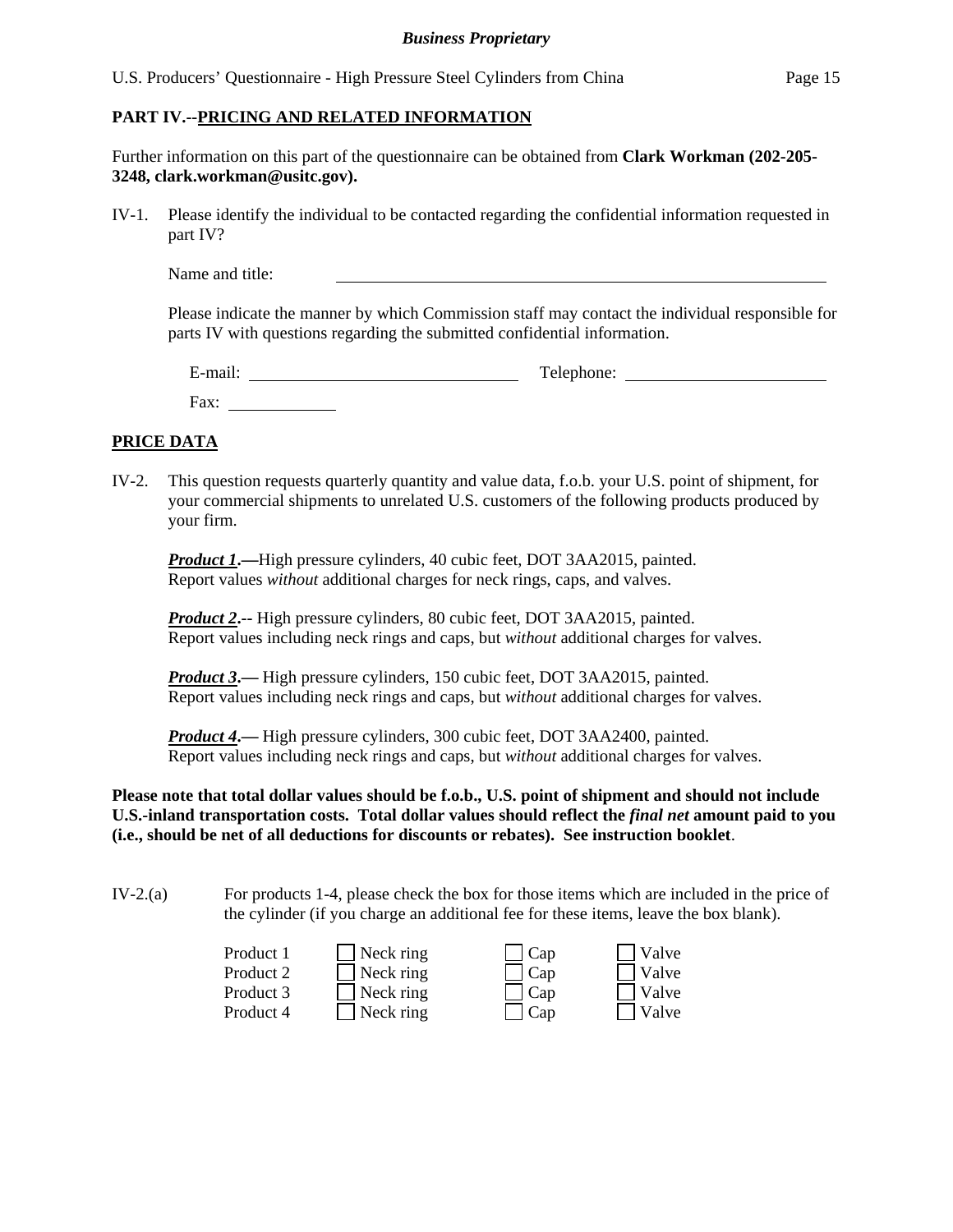# **PART IV.--PRICING AND RELATED INFORMATION***--Continued*

IV-2. (b). Pricing data.--Report below the quarterly price data<sup>1</sup> for pricing products<sup>2</sup> produced and sold by your firm.

|                                                                                                                                                                  | (Quantity in units, value in dollars)                                                                                                                                                                                                                                                                                                                            |              |                  |              |          |              |          |              |
|------------------------------------------------------------------------------------------------------------------------------------------------------------------|------------------------------------------------------------------------------------------------------------------------------------------------------------------------------------------------------------------------------------------------------------------------------------------------------------------------------------------------------------------|--------------|------------------|--------------|----------|--------------|----------|--------------|
|                                                                                                                                                                  | Product 1<br><b>Product 2</b><br><b>Product 3</b>                                                                                                                                                                                                                                                                                                                |              | <b>Product 4</b> |              |          |              |          |              |
| <b>Period of shipment</b>                                                                                                                                        | Quantity                                                                                                                                                                                                                                                                                                                                                         | <b>Value</b> | Quantity         | <b>Value</b> | Quantity | <b>Value</b> | Quantity | <b>Value</b> |
| 2008:                                                                                                                                                            |                                                                                                                                                                                                                                                                                                                                                                  |              |                  |              |          |              |          |              |
| January-March                                                                                                                                                    |                                                                                                                                                                                                                                                                                                                                                                  |              |                  |              |          |              |          |              |
| April-June                                                                                                                                                       |                                                                                                                                                                                                                                                                                                                                                                  |              |                  |              |          |              |          |              |
| July-September                                                                                                                                                   |                                                                                                                                                                                                                                                                                                                                                                  |              |                  |              |          |              |          |              |
| October-December                                                                                                                                                 |                                                                                                                                                                                                                                                                                                                                                                  |              |                  |              |          |              |          |              |
| 2009:                                                                                                                                                            |                                                                                                                                                                                                                                                                                                                                                                  |              |                  |              |          |              |          |              |
| January-March                                                                                                                                                    |                                                                                                                                                                                                                                                                                                                                                                  |              |                  |              |          |              |          |              |
| April-June                                                                                                                                                       |                                                                                                                                                                                                                                                                                                                                                                  |              |                  |              |          |              |          |              |
| July-September                                                                                                                                                   |                                                                                                                                                                                                                                                                                                                                                                  |              |                  |              |          |              |          |              |
| October-December                                                                                                                                                 |                                                                                                                                                                                                                                                                                                                                                                  |              |                  |              |          |              |          |              |
| 2010:                                                                                                                                                            |                                                                                                                                                                                                                                                                                                                                                                  |              |                  |              |          |              |          |              |
| January-March                                                                                                                                                    |                                                                                                                                                                                                                                                                                                                                                                  |              |                  |              |          |              |          |              |
| April-June                                                                                                                                                       |                                                                                                                                                                                                                                                                                                                                                                  |              |                  |              |          |              |          |              |
| July-September                                                                                                                                                   |                                                                                                                                                                                                                                                                                                                                                                  |              |                  |              |          |              |          |              |
| October-December                                                                                                                                                 |                                                                                                                                                                                                                                                                                                                                                                  |              |                  |              |          |              |          |              |
| 2011:                                                                                                                                                            |                                                                                                                                                                                                                                                                                                                                                                  |              |                  |              |          |              |          |              |
| January-March                                                                                                                                                    |                                                                                                                                                                                                                                                                                                                                                                  |              |                  |              |          |              |          |              |
| for product 1 only.                                                                                                                                              | $1$ Net values (i.e., gross sales values less all discounts, allowances, rebates, prepaid freight, and the value of returned goods),<br>f.o.b. your U.S. point of shipment. Values should NOT include neck rings and caps for products 1-4, and should not include valves<br><sup>2</sup> Pricing product definitions are provided on the first page of Part IV. |              |                  |              |          |              |          |              |
| Note.--If your product does not exactly meet the product specifications but is competitive with the specified product, provide a<br>description of your product: |                                                                                                                                                                                                                                                                                                                                                                  |              |                  |              |          |              |          |              |
| Product 1:                                                                                                                                                       |                                                                                                                                                                                                                                                                                                                                                                  |              |                  |              |          |              |          |              |
| Product 2:                                                                                                                                                       |                                                                                                                                                                                                                                                                                                                                                                  |              |                  |              |          |              |          |              |
| Product 3:                                                                                                                                                       |                                                                                                                                                                                                                                                                                                                                                                  |              |                  |              |          |              |          |              |
| Product 4:                                                                                                                                                       |                                                                                                                                                                                                                                                                                                                                                                  |              |                  |              |          |              |          |              |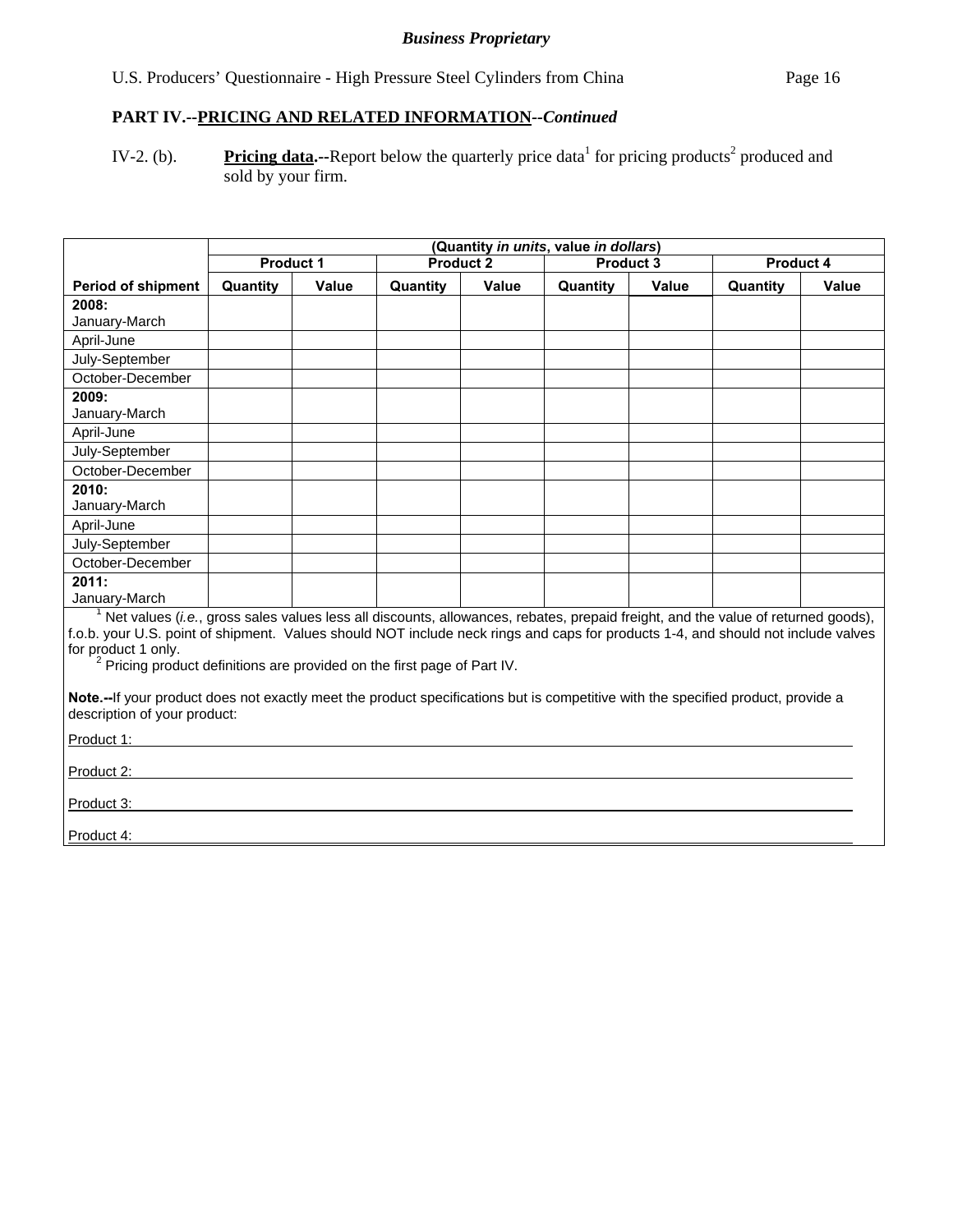#### **PART IV.--PRICING AND RELATED INFORMATION***--Continued*

IV-3(a). **Price setting.--** How does your firm determine the prices that it charges for sales of high pressure steel cylinders (*check all that apply*)?

| Transaction by transaction | <b>Contracts</b> | $\Box$ Set price lists |
|----------------------------|------------------|------------------------|
|----------------------------|------------------|------------------------|

Other--Please describe:

III-3(b) **Buying groups.—**Did your firm negotiate prices with any buying groups in 2010?

No

 $\Box$  Yes – Approximately what percent of your 2010 total sales of high pressure steel cylinders were to firms that were members of buying groups?  $\%$ . Please complete table.

| Name of group           | Did you negotiate prices in<br>2010? | Were you selected as the preferred<br>vendor in 2010? |
|-------------------------|--------------------------------------|-------------------------------------------------------|
| <b>IWDC</b>             | No<br> Yes                           | No<br>  Yes                                           |
| <b>BIG Buying Group</b> | $\mathrm{No}$     Yes                | No<br>  Yes                                           |
| AIWD                    | $\overline{N_{0}}$<br> Yes           | Yes<br>No                                             |
| ADA                     | No<br>  Yes                          | No<br>  Yes                                           |
| <b>IDC</b>              | No<br>Yes                            | N <sub>0</sub><br>Yes                                 |
| Other                   | Yes<br>No                            | Yes<br>No                                             |

IV-4. **Discount policy.--** Please indicate and describe your firm's discount policies for sales of high pressure steel cylinders (*check all that apply*).

| Quantity discounts      | Annual total volume discounts | No discounts |
|-------------------------|-------------------------------|--------------|
| Other--Please describe: |                               |              |
|                         |                               |              |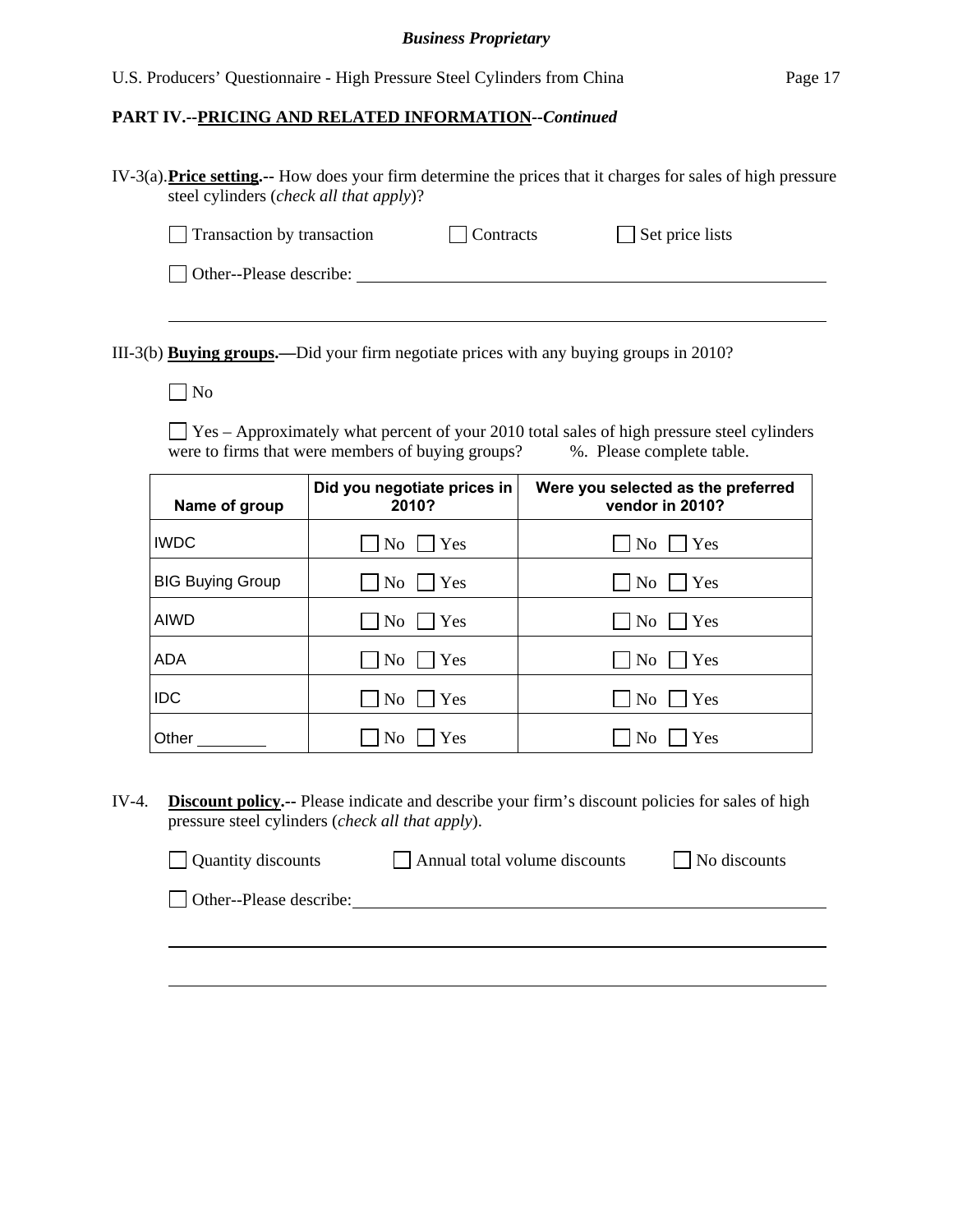#### IV-5. **Pricing terms.--**

- (a) What are your firm's typical sales terms for its U.S.-produced high pressure steel cylinders (*e.g.*, 2/10 net 30 days)?
- (b) On what basis are your prices of domestic high pressure steel cylinders usually quoted? (check one) F.o.b.--Please specify point: Delivered
- IV-6. **Contract versus spot.--**Approximately what share of your firm's sales of its U.S.-produced high pressure steel cylinders in 2010 were on a (1) long-term contract basis (multiple deliveries for more than 12 months), (2) short-term contract basis (multiple deliveries up to and including 12 months), and (3) spot sales basis (for a single delivery)?

| <b>Total</b>         | 100%           |
|----------------------|----------------|
| Spot sales           | %              |
| Short-term contracts | %              |
| Long-term contracts  | %              |
| Type of sale         | Share of sales |

IV-7. **Long-term contract provisions.--**If you sell on a long-term contract basis, please answer the following questions with respect to provisions of a typical long-term contract.

| (a) | What is the average duration of a contract?                                                       |
|-----|---------------------------------------------------------------------------------------------------|
| (b) | Can prices be renegotiated during the contract period?<br>$\blacksquare$ Yes<br>$\blacksquare$ No |
| (c) | Does the contract fix quantity, price, or both? $\Box$ Quantity $\Box$ Price<br> Both             |
| (d) | Does the contract have a meet-or-release provision?<br>$\blacksquare$ Yes<br>$\vert$   No         |

IV-8. **Short-term contract provisions.--**If you sell on a short-term contract basis, please answer the following questions with respect to provisions of a typical short-term contract.

| (a) | What is the average duration of a contract?                                                  |
|-----|----------------------------------------------------------------------------------------------|
| (b) | Can prices be renegotiated during the contract period? $\Box$ Yes<br>$\vert$ $\vert$ No      |
| (c) | Does the contract fix quantity, price, or both? $\Box$ Quantity $\Box$ Price<br>$\vert$ Both |
| (d) | Does the contract have a meet-or-release provision?<br>$\vert$   No<br>$ $ Yes               |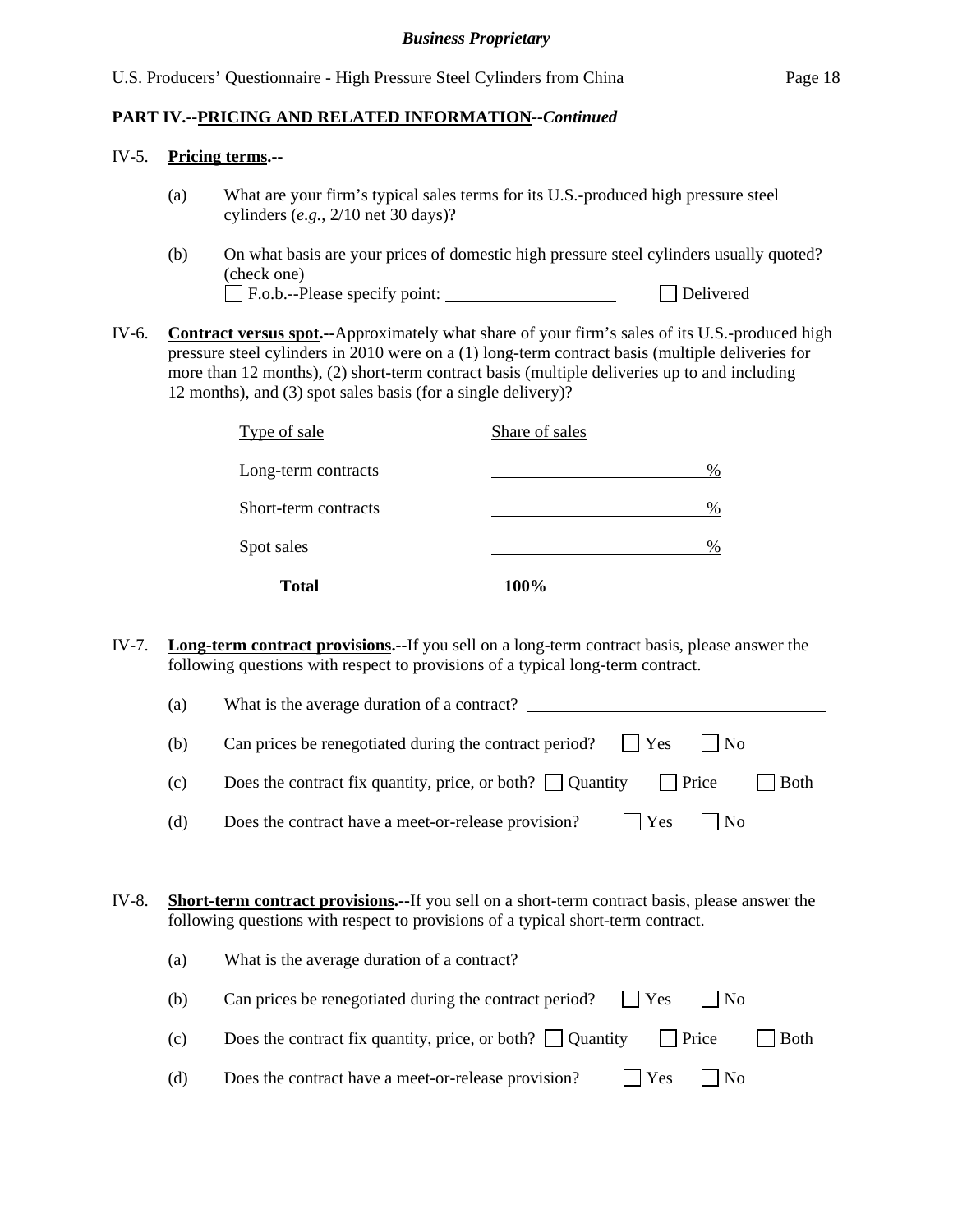## **PART IV.--PRICING AND RELATED INFORMATION***--Continued*

IV-9. **Lead times.--**What is your share of sales both from inventory and produced to order and what is the average lead time between a customer's order and the date of delivery for your firm's sales of your U.S.-produced high pressure steel cylinders?

| Source            | Share of sales in 2010 | Lead time |
|-------------------|------------------------|-----------|
| From inventory    | %                      | days      |
| Produced to order | %                      | days      |
| <b>Total</b>      | 100%                   |           |

#### IV-10. **Shipping information.--**

- (a) What is the approximate percentage of the total delivered cost of high pressure steel cylinders that is accounted for by U.S. inland transportation costs? percent
- (b) Who generally arranges the transportation to your customers' locations? (check one)  $\Box$ Your firm or  $\Box$  Purchaser
- (c) What proportion of your sales are delivered within 100 miles of your production facility? percent. Within 101 to 1,000 miles? percent. Over 1,000 miles? percent.
- IV-11. **Geographical shipments.--** What is the geographic market area in the United States served by your firm's shipments of high pressure steel cylinders? (check all that apply)

| Geographic area                                                                                                 | $\sqrt{ }$ if applicable |
|-----------------------------------------------------------------------------------------------------------------|--------------------------|
| <b>Northeast.</b> –CT, ME, MA, NH, NJ, NY, PA, RI, and VT.                                                      |                          |
| <b>Midwest.</b> -IL, IN, IA, KS, MI, MN, MO, NE, ND, OH, SD, and WI.                                            |                          |
| <b>Southeast.–AL, DE, DC, FL, GA, KY, MD, MS, NC, SC, TN, VA, and WV.</b>                                       |                          |
| Central Southwest.-AR, LA, OK, and TX.                                                                          |                          |
| <b>Mountains.-AZ, CO, ID, MT, NV, NM, UT, and WY.</b>                                                           |                          |
| <b>Pacific Coast.–CA, OR, and WA.</b>                                                                           |                          |
| Other.-All other markets in the United States not previously listed, including AK, HI,<br>PR, VI, among others. |                          |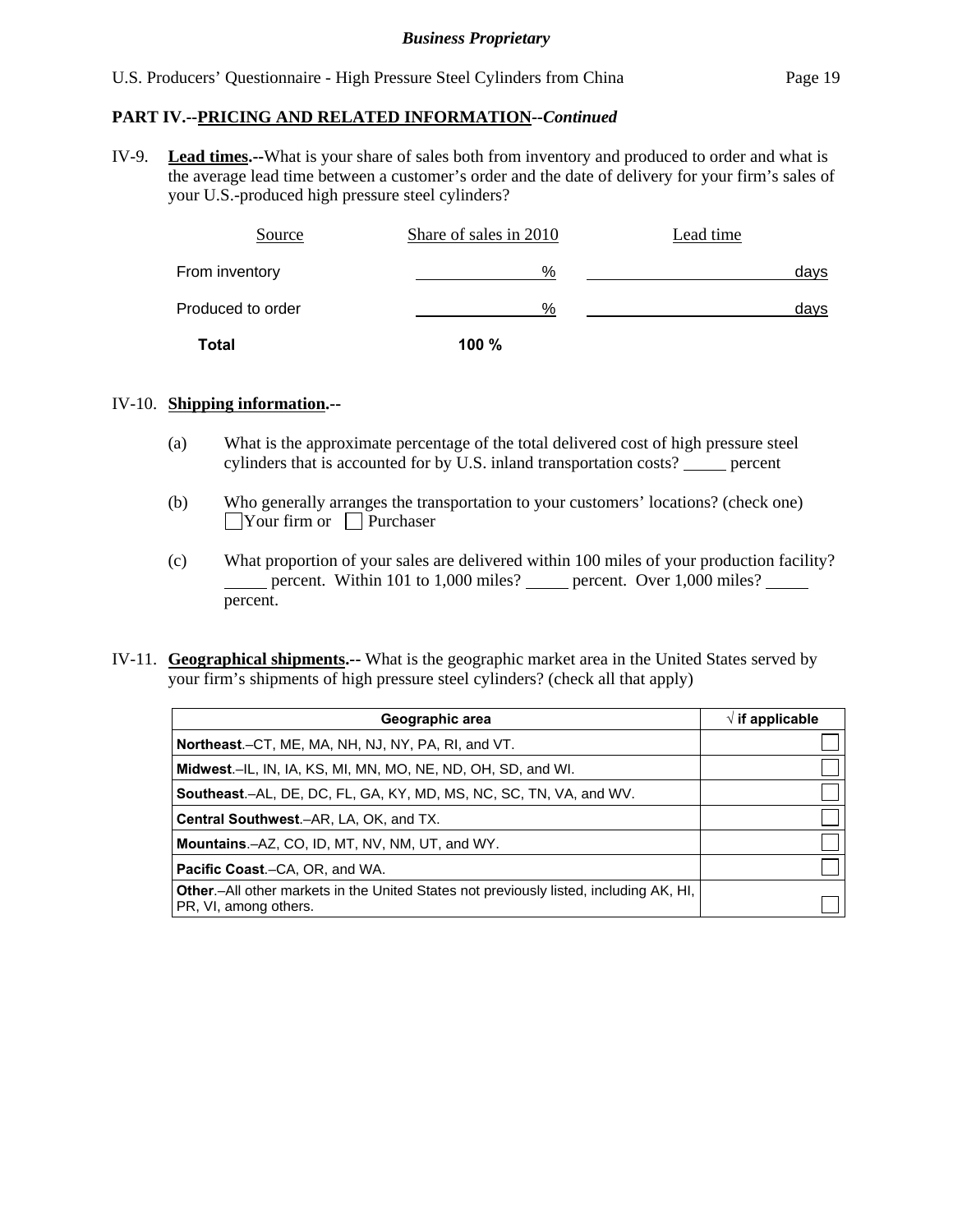## **PART IV.--PRICING AND RELATED INFORMATION***--Continued*

IV-12. **End uses.--**List the end uses of the high pressure steel cylinders that you manufacture. For each end-use product, what percentage of the total cost is accounted for by high pressure steel cylinders and other inputs?

|                 | Share of total cost of end use product<br>accounted for by |                     |              |
|-----------------|------------------------------------------------------------|---------------------|--------------|
| End use product | <b>High pressure steel</b><br>cylinders                    | <b>Other inputs</b> | <b>Total</b> |
| $\mathbf 1$ .   | %                                                          | %                   | 100%         |
| 2.              | %                                                          | %                   | 100%         |
| 3.              | %                                                          | %                   | 100%         |

IV-13. **Substitutes.--** (a) Can other products be substituted for high pressure steel cylinders?

 $\Box$  No  $\Box$  Yes--Please complete (b).

(b) Please list in order of importance any products that may be substituted for high pressure steel cylinders and fill out the table.

| <b>Substitute</b> | End use in which this<br>substitute is used | Have changes in the prices of this<br>substitute affected the price for high<br>pressure steel cylinders? |
|-------------------|---------------------------------------------|-----------------------------------------------------------------------------------------------------------|
| 1.                |                                             | $\n  No\n  Yes\n$<br>Please explain--                                                                     |
| 2.                |                                             | $\neg$ No $\neg$ Yes<br>Please explain--                                                                  |
| 3.                |                                             | $\Box$ No<br>$\Box$ Yes<br>Please explain--                                                               |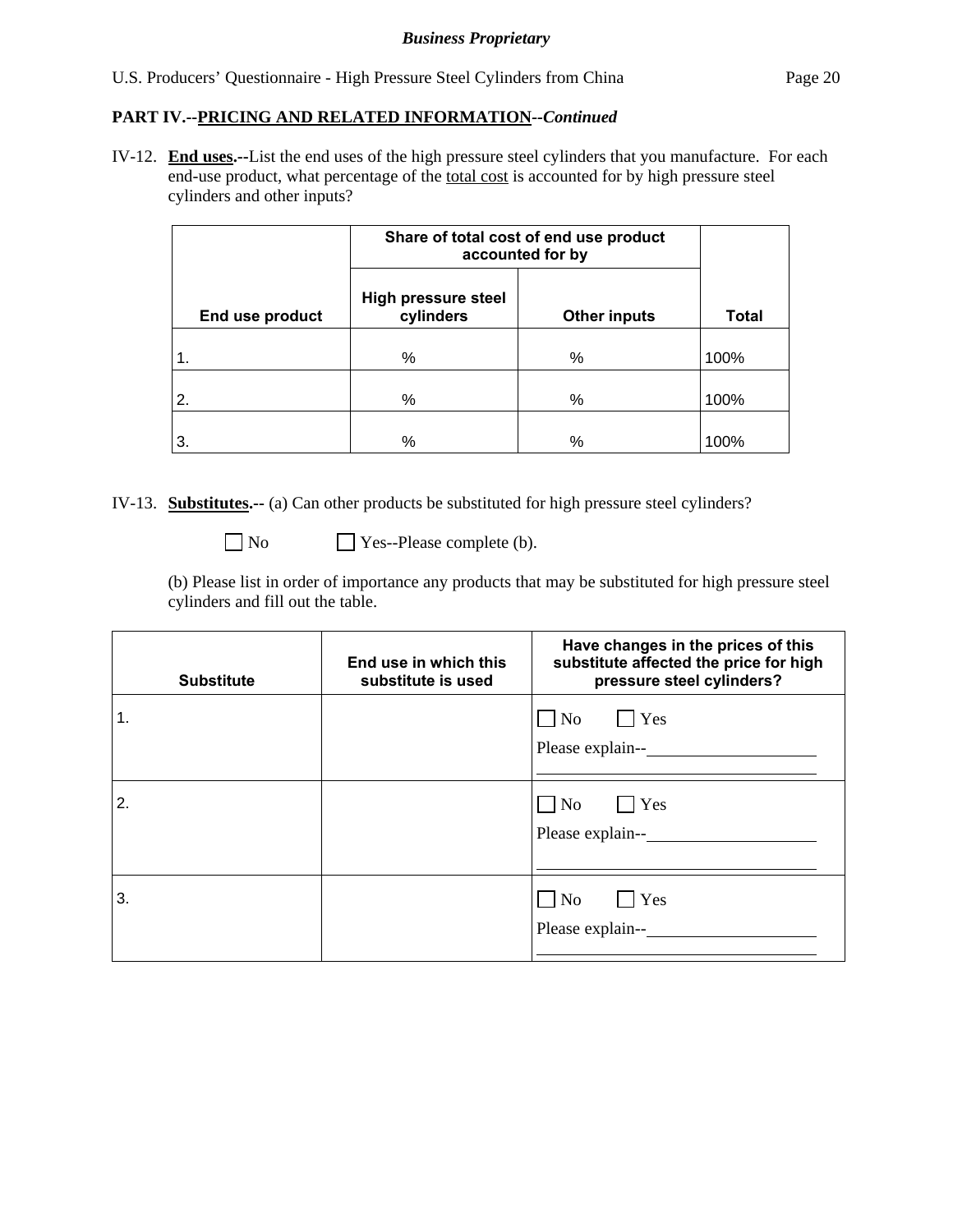# **PART IV.--PRICING AND RELATED INFORMATION***--Continued*

# IV-14. **Demand trends.--**

|        | (a)            | How has the demand within the United States for high pressure steel cylinders changed<br>since January 1, 2008? What principal factors affect changes in demand? |                                                                                                                                                                      |           |                                                                                                         |
|--------|----------------|------------------------------------------------------------------------------------------------------------------------------------------------------------------|----------------------------------------------------------------------------------------------------------------------------------------------------------------------|-----------|---------------------------------------------------------------------------------------------------------|
|        |                | Increased                                                                                                                                                        | No Change                                                                                                                                                            | Decreased | Fluctuated                                                                                              |
|        |                |                                                                                                                                                                  |                                                                                                                                                                      |           |                                                                                                         |
|        | (b)            | demand?                                                                                                                                                          | How has the demand outside the United States (if known) for high pressure steel<br>cylinders changed since January 1, 2008? What principal factors affect changes in |           |                                                                                                         |
|        |                | Increased                                                                                                                                                        | No Change                                                                                                                                                            | Decreased | Fluctuated                                                                                              |
|        |                |                                                                                                                                                                  |                                                                                                                                                                      |           |                                                                                                         |
| IV-15. |                |                                                                                                                                                                  | marketing of high pressure steel cylinders since January 2008?                                                                                                       |           | <b>Product changes.</b> --Have there been any significant changes in the product range, product mix, or |
|        | N <sub>o</sub> |                                                                                                                                                                  | Yes--Please describe and quantify if possible.                                                                                                                       |           |                                                                                                         |
|        |                |                                                                                                                                                                  |                                                                                                                                                                      |           |                                                                                                         |
|        |                |                                                                                                                                                                  |                                                                                                                                                                      |           |                                                                                                         |
|        |                |                                                                                                                                                                  |                                                                                                                                                                      |           |                                                                                                         |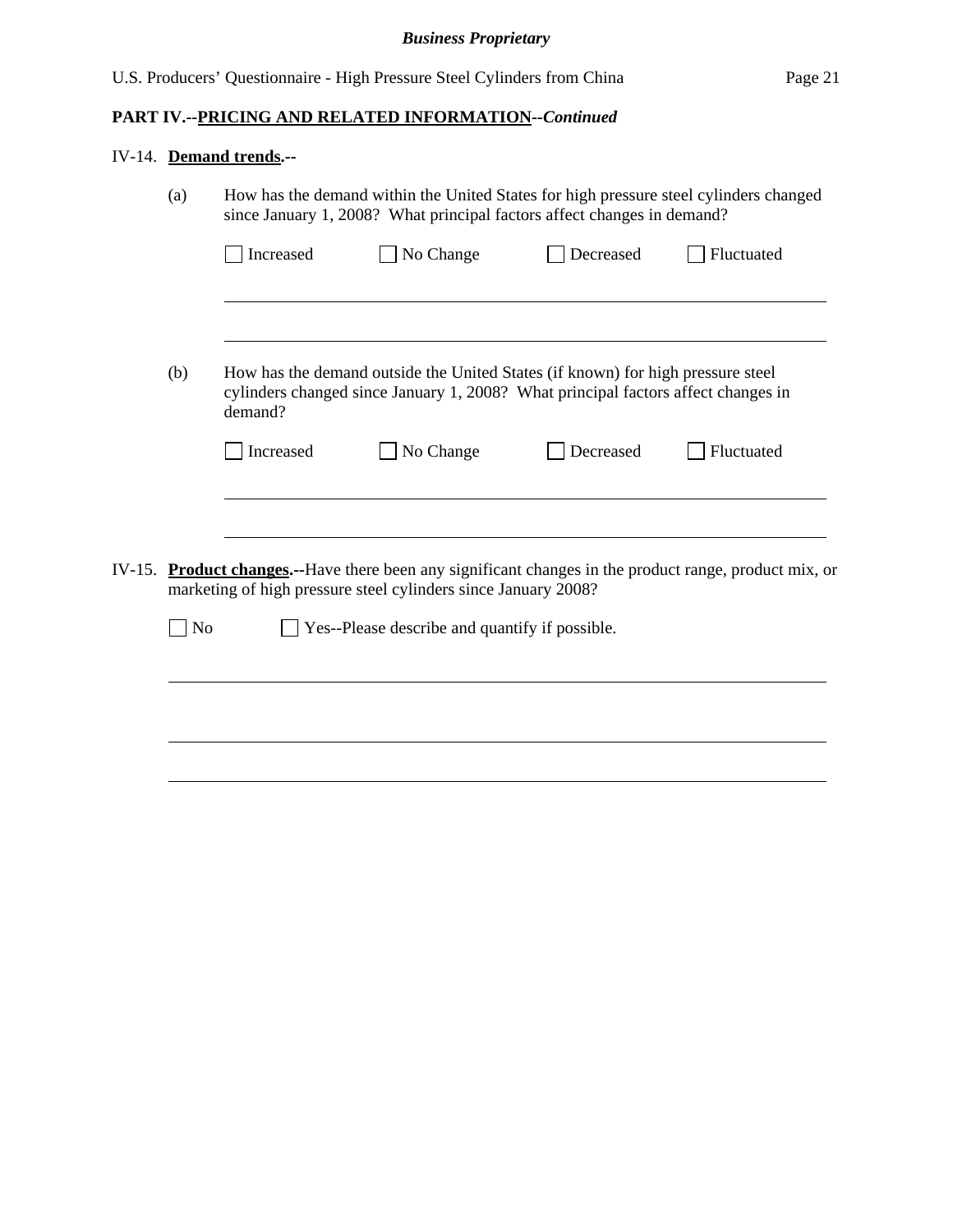# IV-16. **Business cycles.--**

|        | (a) Is the high pressure steel cylinders market subject to business cycles or conditions of<br>competition (including seasonal business) distinctive to high pressure steel cylinders?                                                                                                                                                                                                                      |                                                      |                                                                                                                                                                                           |  |  |  |  |  |
|--------|-------------------------------------------------------------------------------------------------------------------------------------------------------------------------------------------------------------------------------------------------------------------------------------------------------------------------------------------------------------------------------------------------------------|------------------------------------------------------|-------------------------------------------------------------------------------------------------------------------------------------------------------------------------------------------|--|--|--|--|--|
|        |                                                                                                                                                                                                                                                                                                                                                                                                             | No (skip to question IV-17.)                         | $\Box$ Yes-- Please describe below and then answer part (b).                                                                                                                              |  |  |  |  |  |
|        |                                                                                                                                                                                                                                                                                                                                                                                                             |                                                      |                                                                                                                                                                                           |  |  |  |  |  |
|        |                                                                                                                                                                                                                                                                                                                                                                                                             | high pressure steel cylinders since January 1, 2008? | (b) If yes, have there been any changes in the business cycles or conditions of competition for                                                                                           |  |  |  |  |  |
|        | No                                                                                                                                                                                                                                                                                                                                                                                                          | Yes-- Please describe.                               |                                                                                                                                                                                           |  |  |  |  |  |
|        |                                                                                                                                                                                                                                                                                                                                                                                                             |                                                      |                                                                                                                                                                                           |  |  |  |  |  |
|        |                                                                                                                                                                                                                                                                                                                                                                                                             |                                                      |                                                                                                                                                                                           |  |  |  |  |  |
| IV-17. | <b>Supply constraints.</b> --Has your firm refused, declined, or been unable to supply high pressure<br>steel cylinders since January 1, 2008 (examples include placing customers on allocation or<br>"controlled order entry," declining to accept new customers or renew existing customers,<br>delivering less than the quantity promised, been unable to meet timely shipment commitments,<br>$etc.$ )? |                                                      |                                                                                                                                                                                           |  |  |  |  |  |
|        | $\Box$ No                                                                                                                                                                                                                                                                                                                                                                                                   | Yes-- Please describe.                               |                                                                                                                                                                                           |  |  |  |  |  |
|        |                                                                                                                                                                                                                                                                                                                                                                                                             |                                                      |                                                                                                                                                                                           |  |  |  |  |  |
|        |                                                                                                                                                                                                                                                                                                                                                                                                             |                                                      |                                                                                                                                                                                           |  |  |  |  |  |
|        |                                                                                                                                                                                                                                                                                                                                                                                                             |                                                      | IV-18. Raw materials.--Please describe any trends in the prices of raw materials used to produce high<br>pressure steel cylinders and whether your firm expects these trends to continue. |  |  |  |  |  |
|        |                                                                                                                                                                                                                                                                                                                                                                                                             |                                                      |                                                                                                                                                                                           |  |  |  |  |  |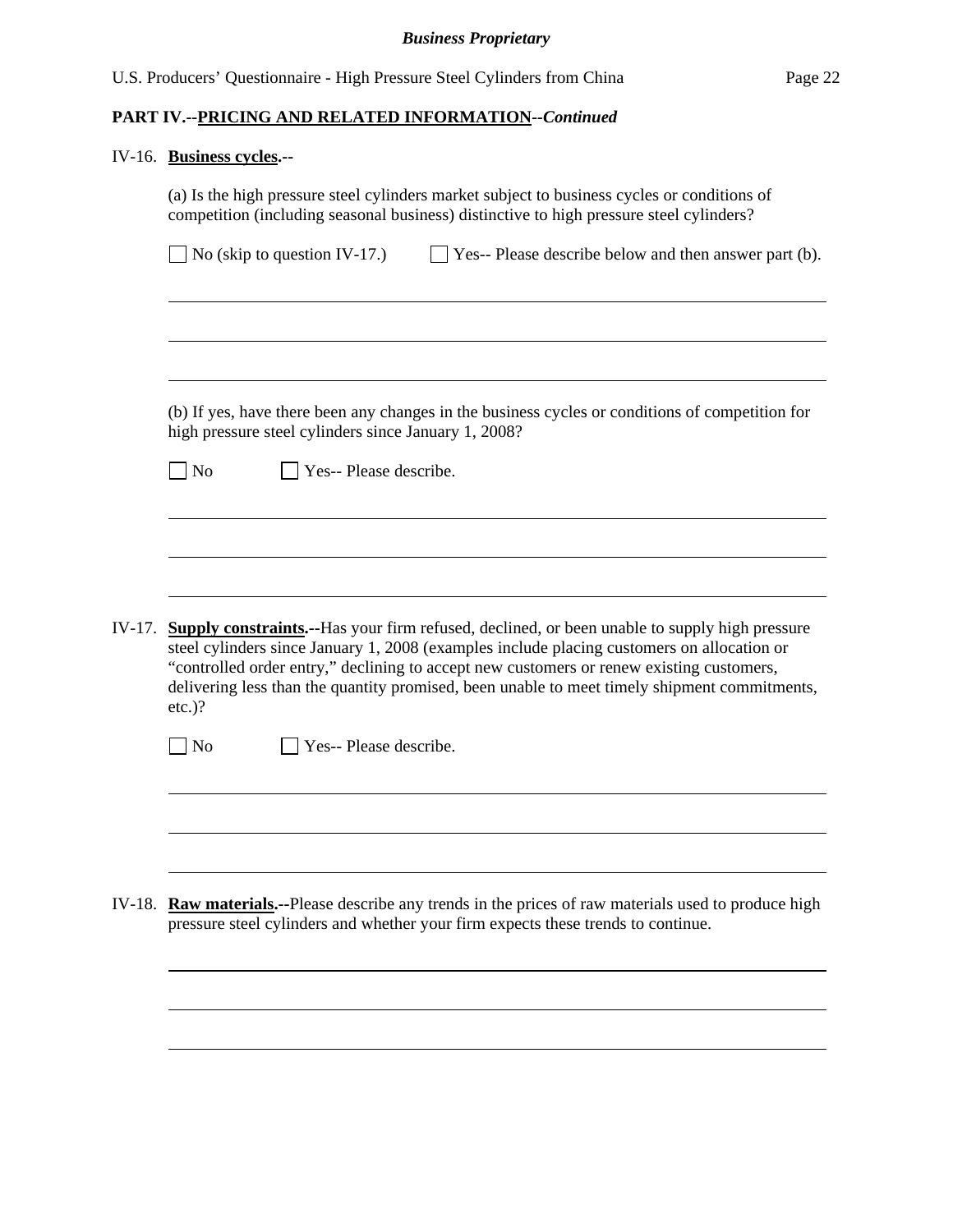IV-19. **Interchangeability.--**Are high pressure steel cylinders produced in the United States and in other countries interchangeable (*i.e.*, can they physically be used in the same applications)? Please indicate below, using "A" to indicate that the products from a specified country-pair are *always* interchangeable, "F" to indicate that the products are *frequently* interchangeable, "S" to indicate that the products are *sometimes* interchangeable, "N" to indicate that the products are *never* interchangeable, and "0" to indicate *no familiarity* with products from a specified country-pair.<sup>1</sup>

| Country-pair         | China                                                                                                                                                                                           | Other countries |
|----------------------|-------------------------------------------------------------------------------------------------------------------------------------------------------------------------------------------------|-----------------|
| <b>United States</b> |                                                                                                                                                                                                 |                 |
| China                |                                                                                                                                                                                                 |                 |
|                      | <sup>1</sup> For any country-pair producing high pressure steel cylinders that is sometimes or never<br>interchangeable, please explain the factors that limit or preclude interchangeable use: |                 |
|                      |                                                                                                                                                                                                 |                 |
|                      |                                                                                                                                                                                                 |                 |
|                      |                                                                                                                                                                                                 |                 |
|                      |                                                                                                                                                                                                 |                 |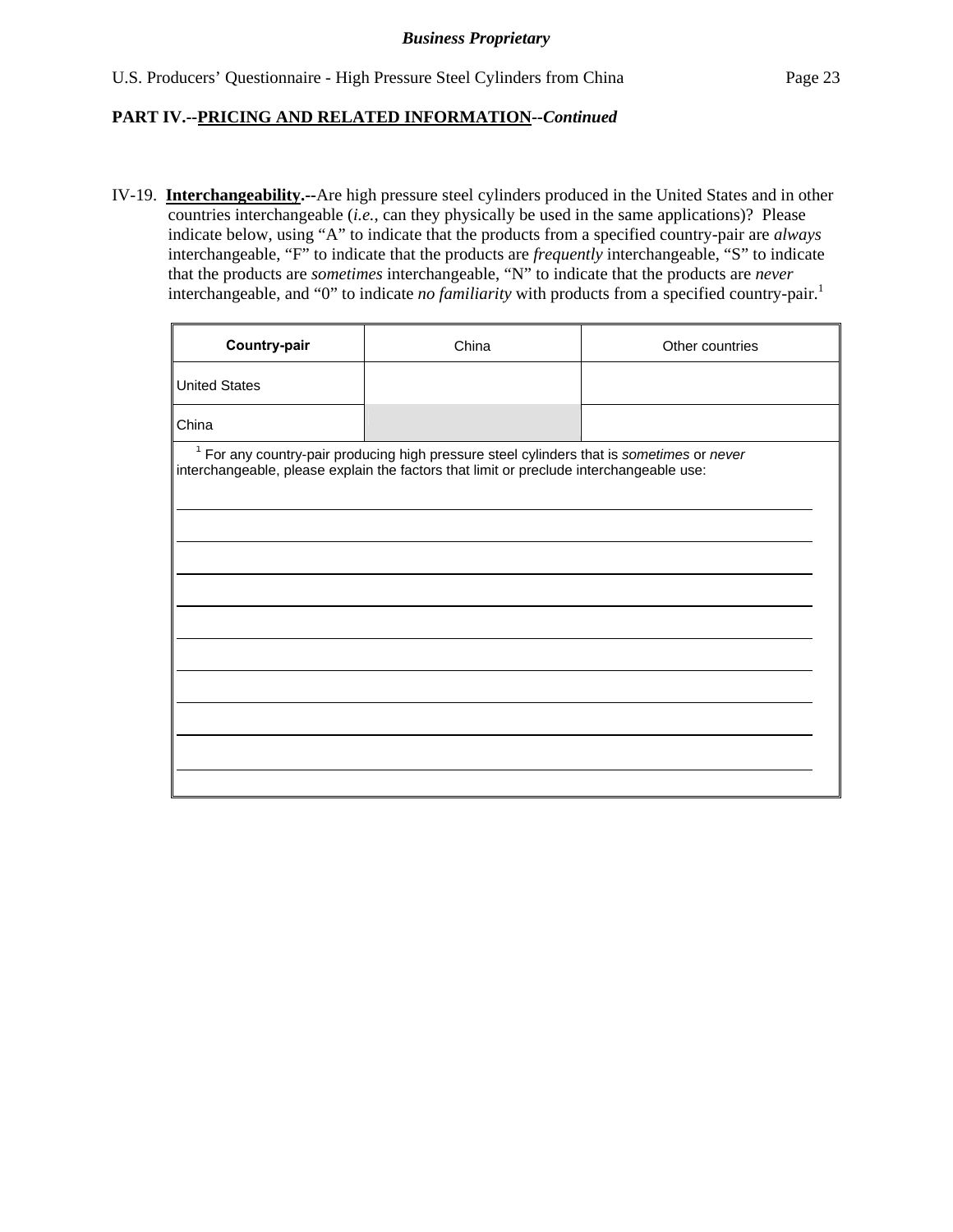IV-20. **Factors other than price.--**Are differences other than price (*i.e.*, quality, availability, transportation network, product range, technical support, *etc.*) between high pressure steel cylinders produced in the United States and in other countries a significant factor in your firm's sales of the products? Please indicate below, using "A" to indicate that such differences are *always* significant, "F" to indicate that such differences are *frequently* significant, "S" to indicate that such differences are *sometimes* significant, "N" to indicate that such differences are *never* significant, and "0" to indicate *no familiarity* with products from a specified country-pair.<sup>1</sup>

| Country-pair                            | China | Other countries                                                                                                                                                                                                                     |
|-----------------------------------------|-------|-------------------------------------------------------------------------------------------------------------------------------------------------------------------------------------------------------------------------------------|
| <b>United States</b>                    |       |                                                                                                                                                                                                                                     |
| China                                   |       |                                                                                                                                                                                                                                     |
| disadvantages imparted by such factors: |       | <sup>1</sup> For any country-pair for which factors other than price always or frequently are a significant factor in<br>your firm's sales of high pressure steel cylinders, identify the country-pair and report the advantages or |
|                                         |       |                                                                                                                                                                                                                                     |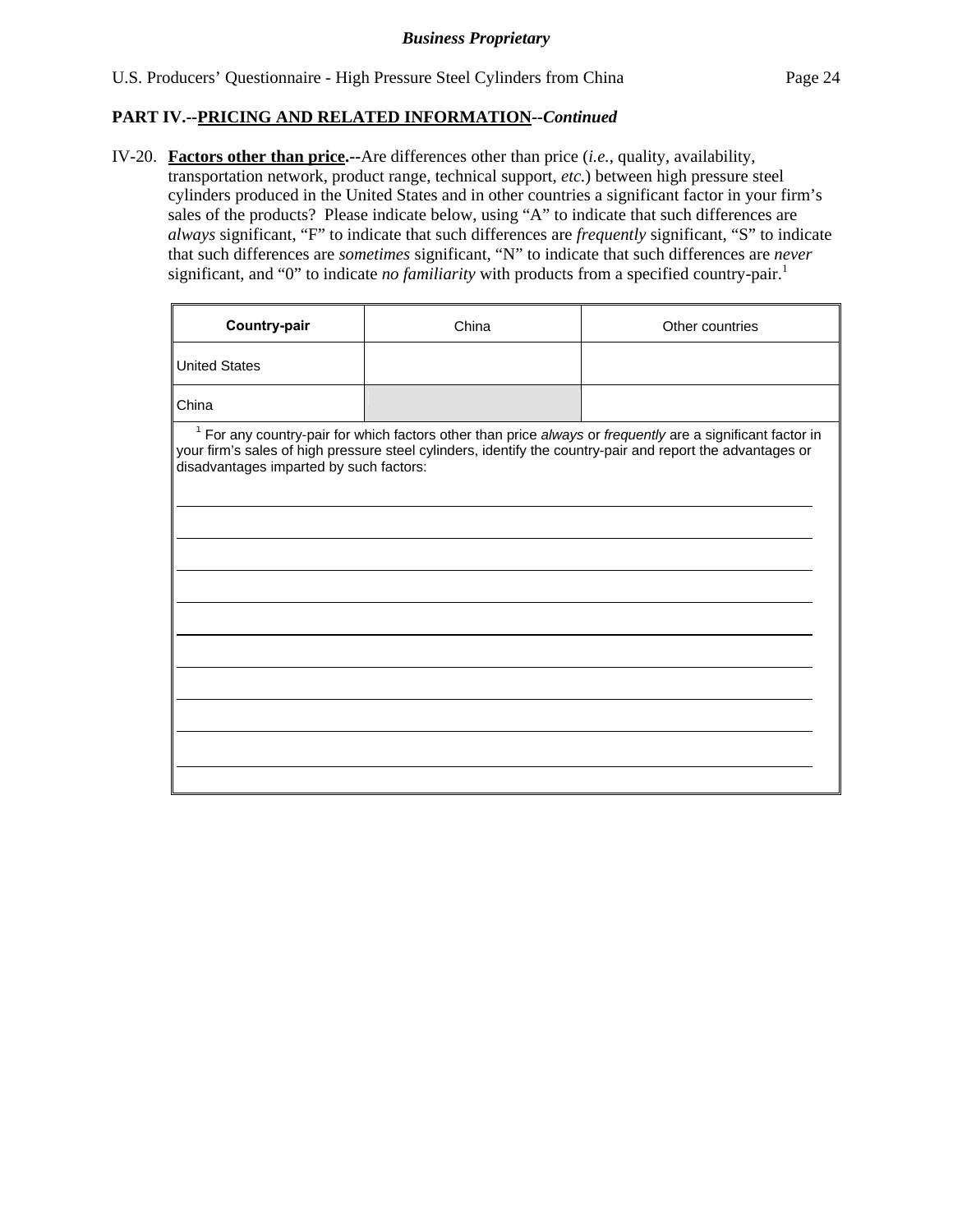IV-21. **Customer Identification**--Please identify below the names and addresses of your firm's 10 largest customers for high pressure steel cylinders since January 1, 2008. Please also provide the name, email, and telephone number of a contact person and the share of the quantity of your firm's total shipments of high pressure steel cylinders that each of these customers accounted for in 2010.

| No.              | <b>Customer's name</b> | Street address (not P.O.<br>box), city, state, and zip<br>code | <b>Contact person and</b><br>e-mail address | Area<br>code and<br>telephone<br>number | Share of<br>2010<br>sales<br>(%) |
|------------------|------------------------|----------------------------------------------------------------|---------------------------------------------|-----------------------------------------|----------------------------------|
| 1                |                        | <b>Street Address</b><br>' State<br>City<br>Zip Code           | Name<br>Email                               |                                         |                                  |
| $\boldsymbol{2}$ |                        | <b>Street Address</b><br>City 'State<br>Zip Code               | Name<br>Email                               |                                         |                                  |
| 3                |                        | <b>Street Address</b><br>City State<br>Zip Code                | Name<br>Email                               |                                         |                                  |
| 4                |                        | <b>Street Address</b><br>'<br>State<br>City<br>Zip Code        | Name<br>Email                               |                                         |                                  |
| 5                |                        | <b>Street Address</b><br>City 'State<br>Zip Code               | Name<br>Email                               |                                         |                                  |
| 6                |                        | <b>Street Address</b><br>City State<br>Zip Code                | Name<br>Email                               |                                         |                                  |
| $\overline{7}$   |                        | <b>Street Address</b><br>City 'State<br>Zip Code               | Name<br>Email                               |                                         |                                  |
| 8                |                        | <b>Street Address</b><br>,<br>State<br>City<br>Zip Code        | Name<br>Email                               |                                         |                                  |
| 9                |                        | <b>Street Address</b><br>,<br>State<br>City<br>Zip Code        | Name<br>Email                               |                                         |                                  |
| 10               |                        | <b>Street Address</b><br>City State<br>Zip Code                | Name<br>Email                               |                                         |                                  |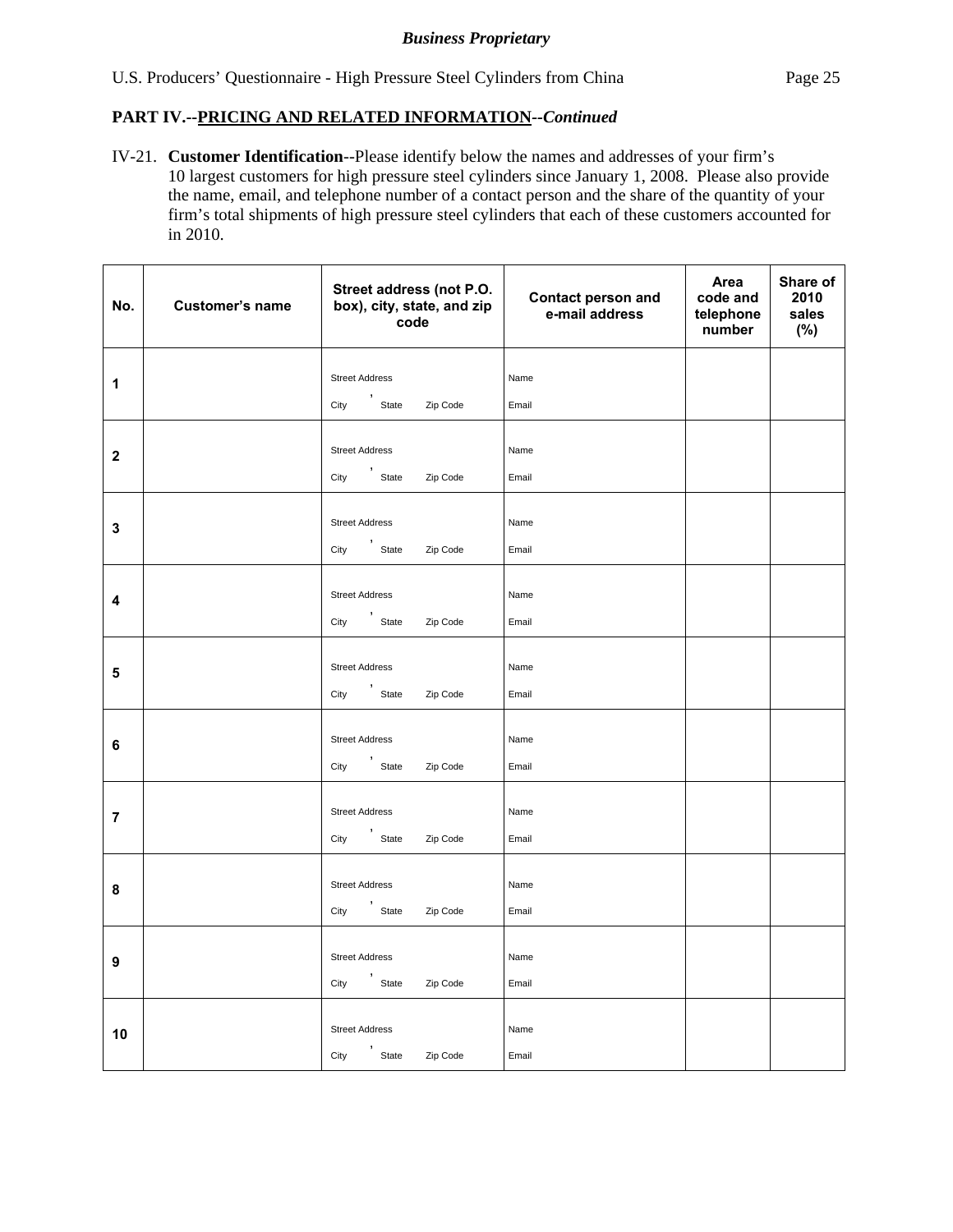#### IV-20. **COMPETITION FROM IMPORTS--LOST REVENUES**.-- **THIS SECTION IS TO BE COMPLETED ONLY BY NON-PETITIONERS.** (Note: petitioners may provide allegations involving quotes made AFTER the filing of the petition.)

Since January 1, 2008: To avoid losing sales to competitors selling high pressure steel cylinders from China, did your firm:

| Reduce prices                       | $\vert$ $\vert$ No | $ $ Yes    |
|-------------------------------------|--------------------|------------|
| Roll back announced price increases | $\vert$ $\vert$ No | $\Box$ Yes |

If yes, please furnish as much of the following information as possible for each affected transaction. Document such allegations of lost revenues whenever possible (documentation could include copies of invoices, sales reports, or letters from customers). Please note that the Commission may contact the firms named to verify the allegations reported.

Customer name, contact person, phone and fax numbers Specific product(s) involved Date of your initial price quotation Quantity involved Your initial *rejected* price quotation (total delivered value) Your *accepted* price quotation (total delivered value) The country of origin of the competing imported product The competing price quotation of the imported product (total delivered value)

| Customer name,<br>contact person,<br>phone and fax<br>numbers | <b>Product</b> | Date of<br>quote | Quantity<br>(units) | Initial<br>rejected U.S.<br>price (total<br>value--<br>dollars) | <b>Accepted</b><br>U.S. price<br>(total value--<br>dollars) | <b>Country of</b><br>origin | <b>Competing</b><br>import price<br>(total<br>value-<br>dollars) |
|---------------------------------------------------------------|----------------|------------------|---------------------|-----------------------------------------------------------------|-------------------------------------------------------------|-----------------------------|------------------------------------------------------------------|
| Firm                                                          |                |                  |                     |                                                                 |                                                             |                             |                                                                  |
| Contact                                                       |                |                  |                     |                                                                 |                                                             |                             |                                                                  |
| Fax<br>Phone                                                  |                |                  |                     |                                                                 |                                                             |                             |                                                                  |
| Firm                                                          |                |                  |                     |                                                                 |                                                             |                             |                                                                  |
| Contact                                                       |                |                  |                     |                                                                 |                                                             |                             |                                                                  |
| Fax<br>Phone                                                  |                |                  |                     |                                                                 |                                                             |                             |                                                                  |
| Firm<br>Contact                                               |                |                  |                     |                                                                 |                                                             |                             |                                                                  |
| Fax<br>Phone                                                  |                |                  |                     |                                                                 |                                                             |                             |                                                                  |
| Firm<br>Contact                                               |                |                  |                     |                                                                 |                                                             |                             |                                                                  |
| Fax<br>Phone                                                  |                |                  |                     |                                                                 |                                                             |                             |                                                                  |